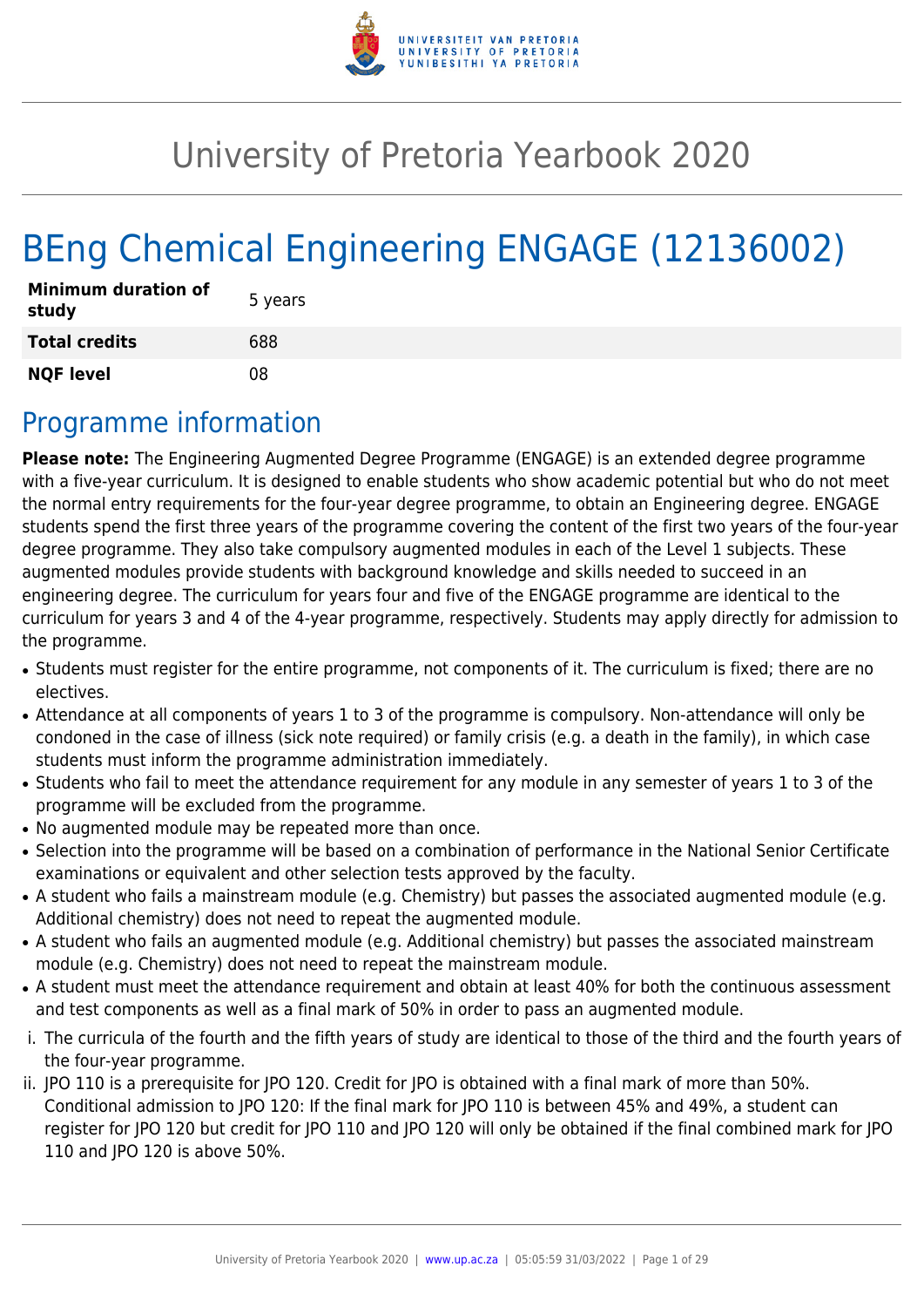

**Please note:** All students will be required to successfully complete JCP 203, Community-based project 203, as part of the requirements for the BEng degree. A student may register for the module during any of the years of study of the programme, but preferably not during the first or the final year of study.

## **Learning outcomes of the BEng degree:**

A graduate in engineering should be able to apply the following skills on an advanced level:

- a. Engineering problem solving.
- b. Application of specialist and fundamental knowledge, with specific reference to mathematics, basic sciences and engineering sciences.
- c. Engineering design and synthesis.
- d. Investigation, experimentation and data analysis.
- e. Engineering methods, skills, tools and information technology.
- f. Professional and general communication.
- g. Awareness and knowledge of the impact of engineering activity on society and the physical environment.
- h. Work in teams and in multidisciplinary environments.
- i. An awareness and ability for lifelong learning.
- j. An awareness and knowledge of principles of professional ethics and practice.
- k. Awareness and knowledge of engineering management principles and economic decision-making.

## **Learning contents of the BEng programmes:**

Six essential knowledge areas are included in the syllabi of the programmes. The typical representation of each knowledge area as a percentage of the total contents of an undergraduate programme is given in brackets ( ) in the list below. This percentage varies for the different study directions, but conforms in all instances to the minimum knowledge area content as stipulated by ECSA.

Knowledge areas:

- a. Mathematics, including numerical methods and statistics (13%)
- b. Basic sciences: the natural sciences essential to the programme (15%)
- c. Engineering sciences (40%)
- d. Engineering design and synthesis (16%)
- e. Computing and information technology (5%)
- f. Complementary studies: communication, economy, management, innovation, environmental impact, ethics, engineering practice (11%).

## Promotion to next study year

## **Promotion to the second semester of the first year and to the second year of study (Eng. 14)**

- a. A new first-year student who has failed in all the prescribed modules of the programme at the end of the first semester, is excluded from studies in the School of Engineering. A student who is registered for the Engineering Augmented Degree Programme and has passed only 8 credits will also be excluded.
- b. A student who complies with all the requirements of the first year of study, is promoted to the second year of study.
- c. A student who has not passed at least 70% of the credits of the first year of study after the November examinations, must reapply for admission should he/she intend to proceed with his/her studies. Application on the prescribed form must be submitted to the Student Administration of the School of Engineering not later than 11 January. Late applications will be accepted only in exceptional circumstances after approval by the Dean. Should first-year students be readmitted, conditions of readmission will be determined by the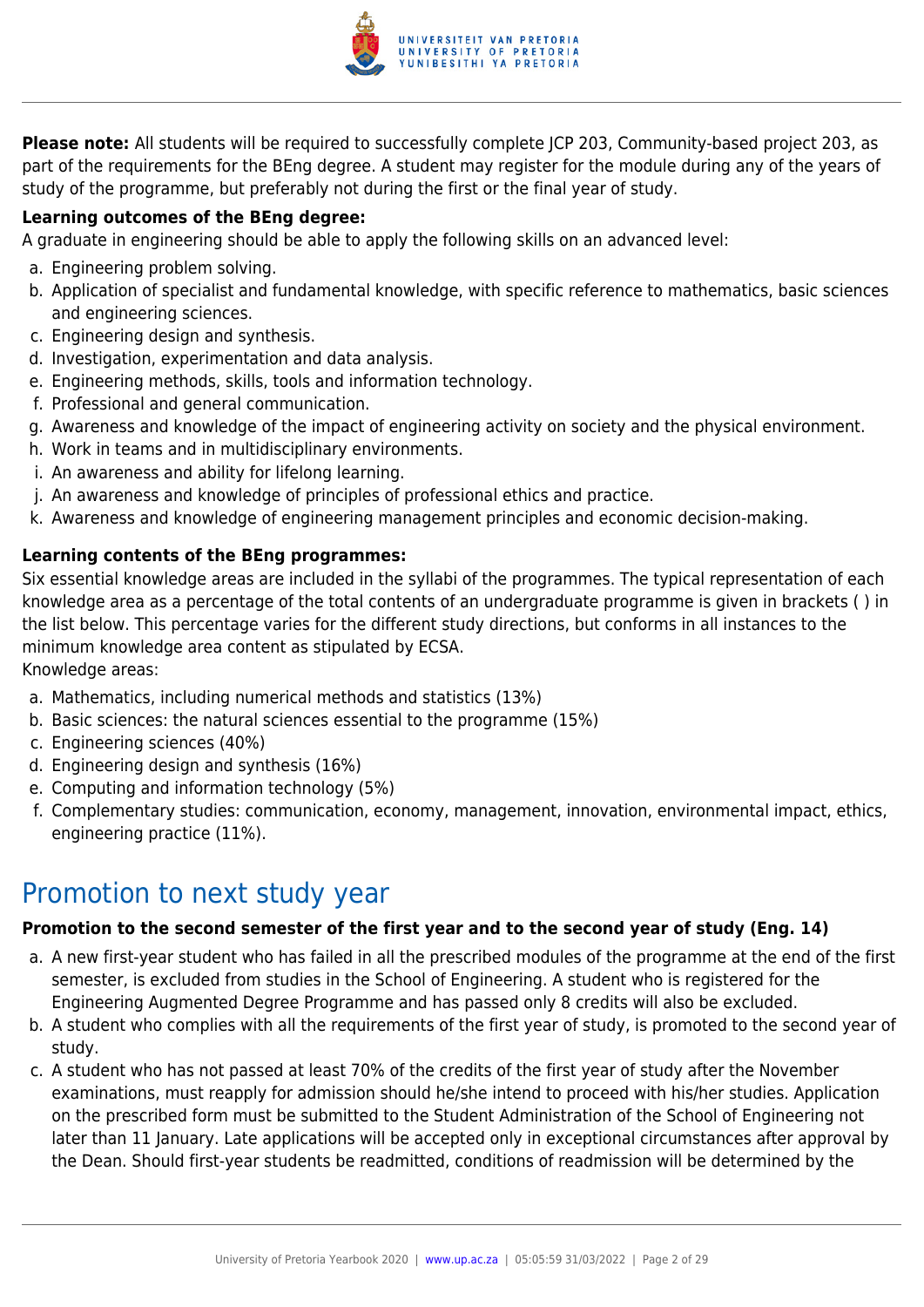

Admissions Committee.

- d. Students who have not passed all the prescribed modules at first year level (level 100), as well as students who are readmitted in terms of Faculty Regulations must register for the outstanding first-year level (level-100) modules.
- e. A student who is repeating his or her first year, may, on recommendation of the relevant heads of department and with the approval of the Dean, be permitted to enroll for modules of the second-year of study in addition to the first-year modules which he or she failed, providing that he or she complies with the prerequisites for the second-year modules and no timetable clashes occur. Students on the ENGAGE programme may, following the same procedure, be permitted to enrol for level-200 modules in addition to the level-100 modules which he/she failed providing that he/she complies with the prerequisites for the modules at 200-level and no timetable clashes occur. On recommendation of the relevant head of department and with special permission from the Dean, permission may be granted to exceed the prescribed number of credits. The total number of credits which may be approved may not exceed the normal number of credits per semester by more than 16 credits.
- f. Students in Computer, Electrical and Electronic Engineering, who fail a first-year module for the second time, forfeit the privilege of registering for any modules of an advanced year of study.

## **Please note:**

- i. From the second year of study each student should be in possession of an approved calculator. It is assumed that each student will have easy access to a laptop computer.
- ii. Students who intend transferring to Mining Engineering, must familiarise themselves with the stipulations set out in the syllabi of PWP 121 Workshop practice 121.

## **Promotion to the third year of study of the Four-year Programme, as well as to the third and the fourth years of study of the ENGAGE Programme. In case of the fourth year of study of the ENGAGE Programme, the words "first", "second" and "third" must be substituted with the words "second", "third" and "fourth" respectively. (Eng. 15)**

- a. A student who complies with all the requirements of the second year of study, is promoted to the third year of study.
- b. A student must pass all the prescribed modules at first year level (level 100) before he or she is admitted to any module at third year level (level 300).
- c. A student who is repeating his or her second year must register for all the second-year modules still outstanding. Such a student may, on recommendation of the relevant head of department and with the approval of the Dean, be permitted to enroll for modules of the third year of study in addition to the secondyear modules which he or she failed, providing that he or she complies with the prerequisites for the thirdyear modules and no timetable clashes occur. On recommendation of the relevant head of department, and with special permission from the Dean, permission may be granted to exceed the prescribed number of credits. The total number of credits which may be approved may not exceed the normal number of credits per semester by more than 16 credits.
- d. Students in Computer, Electrical and Electronic Engineering who fail a second-year module for the second time forfeit the privilege of registering for any modules of the third year of study.
- e. Students who intend transferring to Mining Engineering must familiarise themselves with the stipulations set out in the syllabi of PWP 120 Workshop practice 120, as well as PPY 317 Practical training 317.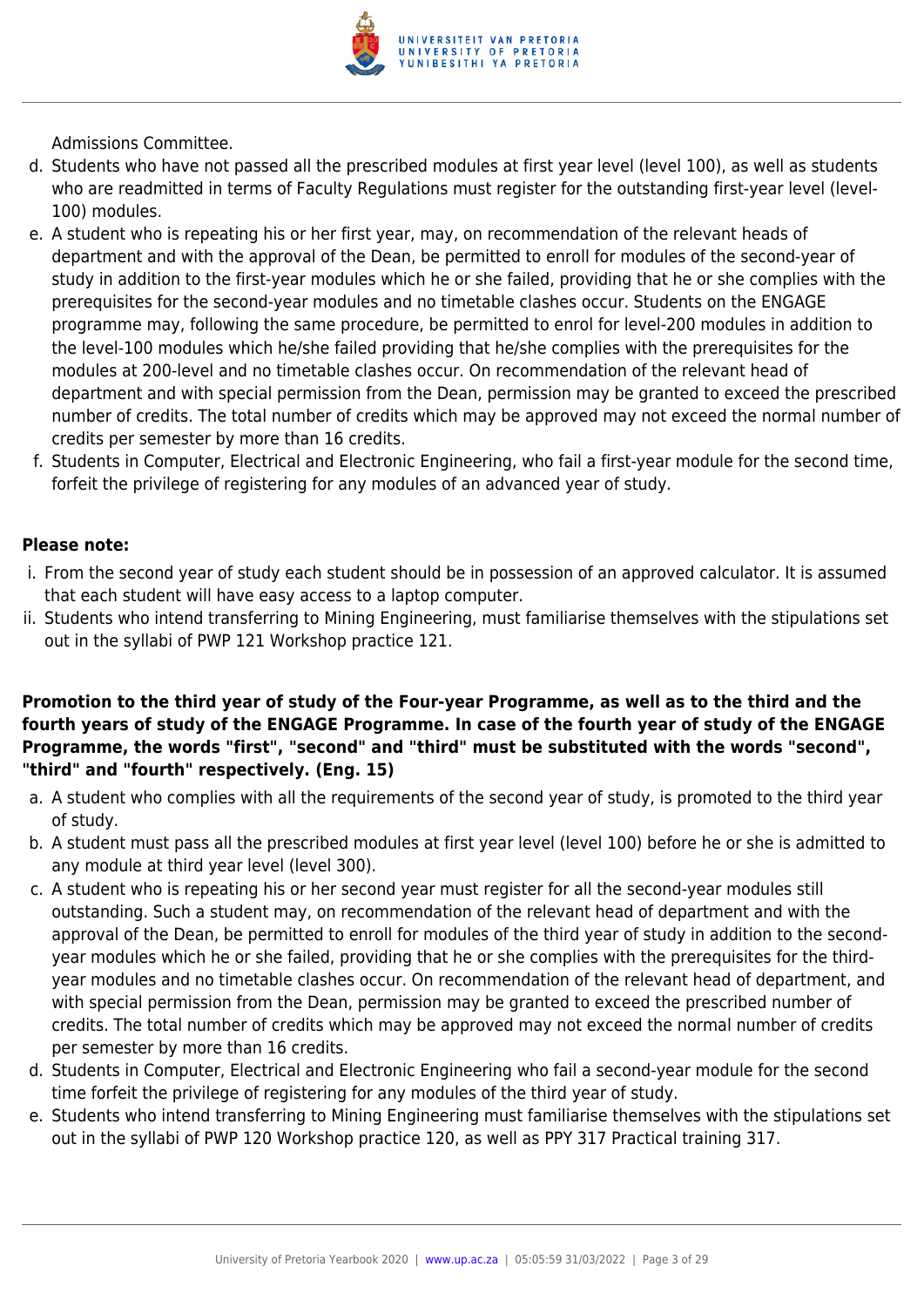

**Promotion to the fourth year of study of the Four-year Programme, as well as to the fifth year of study of the ENGAGE Programme. In case of the fifth year of study of the ENGAGE Programme, the words "second", "third" and "fourth" must be substituted with the words "third", "fourth" and "fifth" respectively. (Eng. 16)**

- a. A student who complies with all the requirements of the third year of study is promoted to the fourth year of study. A student who does not comply with all the requirements but who is able to register for all outstanding modules in order to complete the degree programme, may at registration be promoted to the fourth year of study.
- b. A student must pass all the prescribed modules of the second year of study, before he or she is admitted to any module of the fourth year of study.
- c. A student who has not passed all the prescribed modules of the third year of study, must register for the outstanding modules. A student may be admitted by the Dean, on the recommendation of the relevant head of department, to modules of the fourth year of study, in addition to the outstanding third-year modules, provided that he or she complies with the prerequisites of the fourth-year modules and no timetable clashes occur. The total number of credits per semester for which a student registers may not exceed the normal number of credits per semester by more than 16 credits. In exceptional cases, the Dean may, on recommendation of the relevant head of department, permit a student to exceed the above limit.
- d. Students in Computer, Electrical and Electronic Engineering who fail a third-year module for the second time, forfeit the privilege of registering for any modules of the fourth year of study.

## Pass with distinction

- a. A student graduates with distinction if:
- i. no module of the third or fourth year of study of the four year programme or of the fourth or fifth year of the ENGAGE programme was repeated and a weighted average of at least 75% was obtained in one year in all the modules of the final year of study; and
- ii. the degree programme was completed within the prescribed four years for the four year programme and within the prescribed five years of the ENGAGE programme.
- b. Exceptional cases to the above will be considered by the Dean.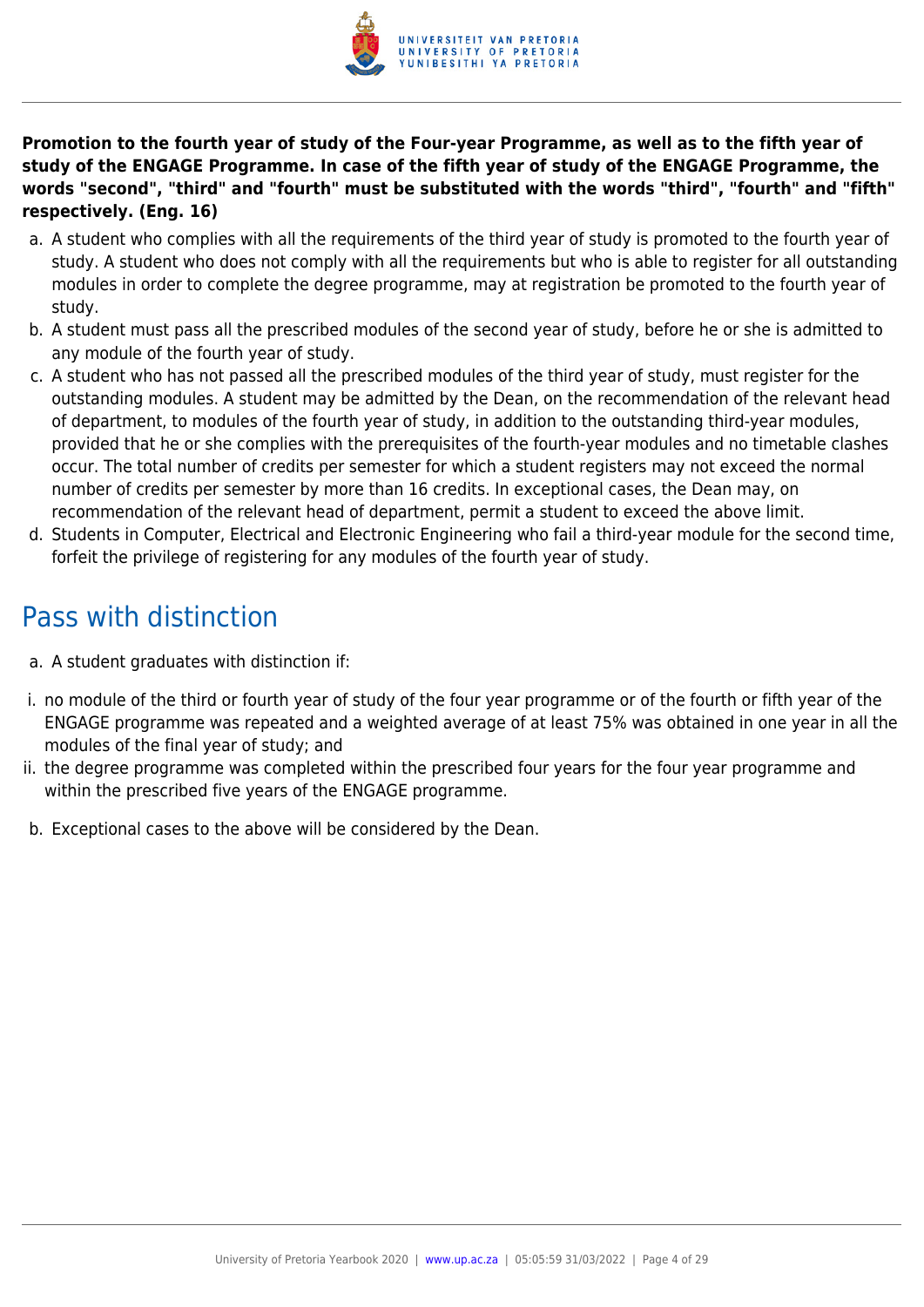

## Curriculum: Year 1

**Minimum credits: 128**

## **Fundamental modules**

## **Academic orientation 112 (UPO 112)**

| <b>Module credits</b>         | 0.00                           |
|-------------------------------|--------------------------------|
| Language of tuition           | Module is presented in English |
| <b>Department</b>             | <b>EBIT Deans Office</b>       |
| <b>Period of presentation</b> | Year                           |

## **Core modules**

## **General chemistry 171 (CHM 171)**

| <b>Module credits</b>         | 16.00                                                                                                  |
|-------------------------------|--------------------------------------------------------------------------------------------------------|
| <b>Service modules</b>        | Faculty of Engineering, Built Environment and Information Technology                                   |
| <b>Prerequisites</b>          | No prerequisites.                                                                                      |
| <b>Contact time</b>           | 1 discussion class per week, 1 practical per week, 1 web-based period per week,<br>4 lectures per week |
| <b>Language of tuition</b>    | Module is presented in English                                                                         |
| <b>Department</b>             | Chemistry                                                                                              |
| <b>Period of presentation</b> | Semester 1                                                                                             |

## **Module content**

General introduction to inorganic, analytical and physical chemistry. Nomenclature of inorganic ions and compounds, stoichiometric calculations concerning chemical reactions, redox reactions, solubilities and solutions, atomic structure, periodicity. Molecular structure and chemical bonding using the VSEPR model. Principles of reactivity, electrochemistry, energy and chemical reactions, entropy and free energy. Appropriate tutorial classes and practicals.

## **Physics 176 (FSK 176)**

| <b>Module credits</b>         | 16.00                                                                  |
|-------------------------------|------------------------------------------------------------------------|
| <b>Service modules</b>        | Faculty of Engineering, Built Environment and Information Technology   |
| <b>Prerequisites</b>          | No prerequisites.                                                      |
| <b>Contact time</b>           | 1 discussion class per week, 1 practical per week, 4 lectures per week |
| <b>Language of tuition</b>    | Module is presented in English                                         |
| <b>Department</b>             | Physics                                                                |
| <b>Period of presentation</b> | Semester 2                                                             |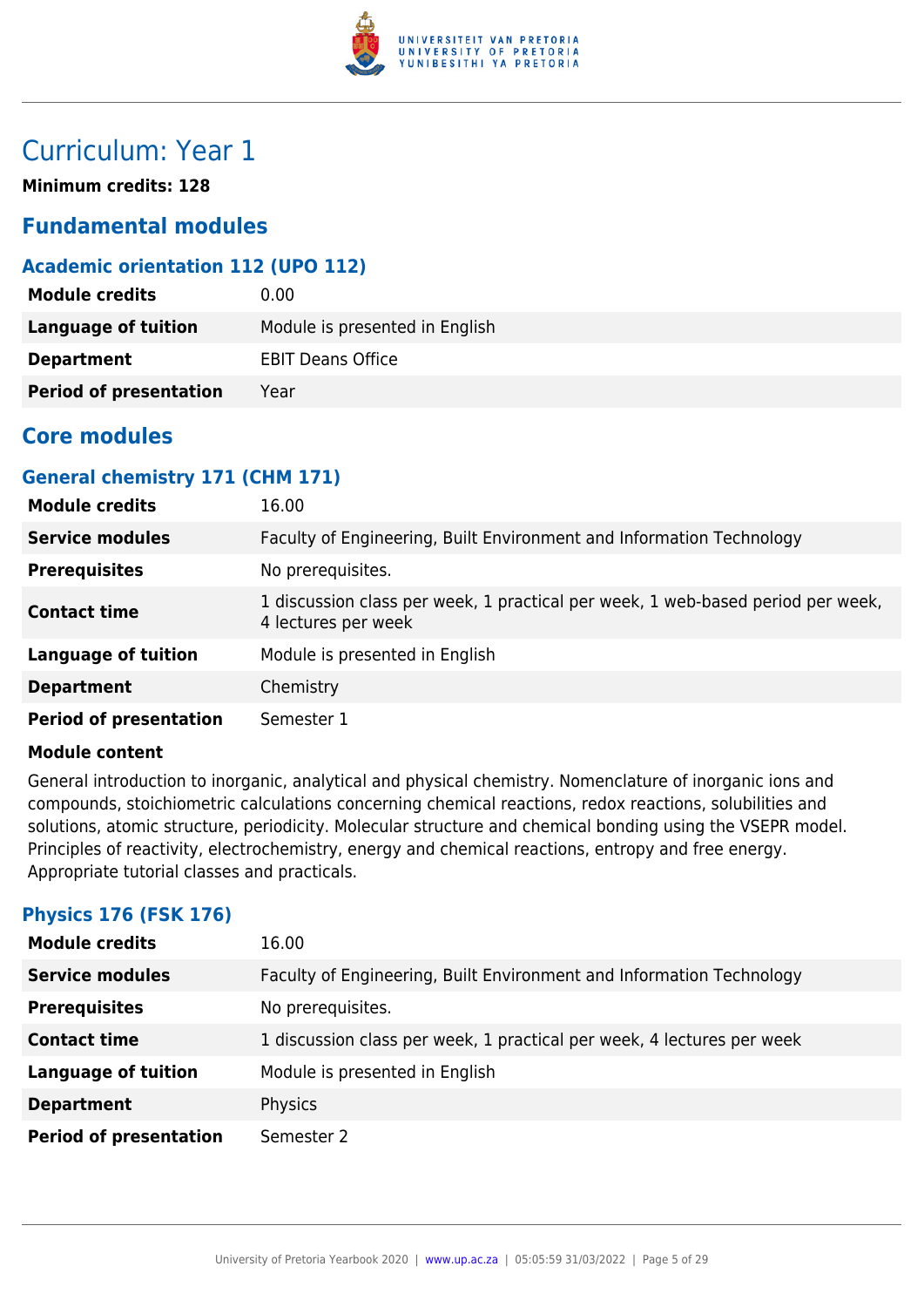

Introductory mathematics: Symbols, exponents, logarithms, angles in degrees, radial measure, goniometry, differentiation, and integration. Motion along a straight line: position and displacement, acceleration. Vectors: adding vectors, components, multiplying vectors. Motion in two and three dimensions: projectile motion, circular motion. Force and motion: Newton's Law, force, friction. Kinetic energy and work: work, power. Potential energy: Centre of mass, linear momentum. Collisions: impulse and linear momentum, elastic collisions, inelastic collisions. Rotation: kinetic energy of rotation, torque. Oscillations and waves: Simple harmonic motion, types of waves, wavelength and frequency, interference of waves, standing waves, the Doppler effect. Temperature, heat and the first law of thermodynamics.

## **Humanities and social sciences 110 (HAS 110)**

| <b>Module credits</b>         | 8.00                                                                 |
|-------------------------------|----------------------------------------------------------------------|
| <b>Service modules</b>        | Faculty of Engineering, Built Environment and Information Technology |
| <b>Prerequisites</b>          | No prerequisites.                                                    |
| <b>Contact time</b>           | 2 lectures per week                                                  |
| <b>Language of tuition</b>    | Module is presented in English                                       |
| <b>Department</b>             | Anthropology and Archaeology                                         |
| <b>Period of presentation</b> | Semester 1                                                           |

#### **Module content**

Social sciences: Perspectives on contemporary society

An introduction to long-standing questions about the nature of human societies and contemporary challenges. Topics to be discussed include globalisation and increasing connectedness; rising unemployment, inequality and poverty; rapid urbanisation and the modern city form; transformations in the nature of work; environmental degradation and tensions between sustainability and growth; shifts in global power relations; the future of the nation-state and supra-national governance structures; and possibilities for extending human rights and democracy. Critical questions are posed about modern selfhood, sociality, culture and identity against the background of new communications technologies, ever more multicultural societies, enduring gender, class and race inequities, and the emergence of new and the resurgence of older forms of social and political identity. These issues are approached from the vantage of our location in southern Africa and the continent, drawing on social science perspectives.

## **Humanities and social sciences 120 (HAS 120)**

| <b>Module credits</b>         | 8.00                                                                 |
|-------------------------------|----------------------------------------------------------------------|
| <b>Service modules</b>        | Faculty of Engineering, Built Environment and Information Technology |
| <b>Prerequisites</b>          | No prerequisites.                                                    |
| <b>Contact time</b>           | 2 lectures per week                                                  |
| <b>Language of tuition</b>    | Module is presented in English                                       |
| <b>Department</b>             | Afrikaans                                                            |
| <b>Period of presentation</b> | Semester 2                                                           |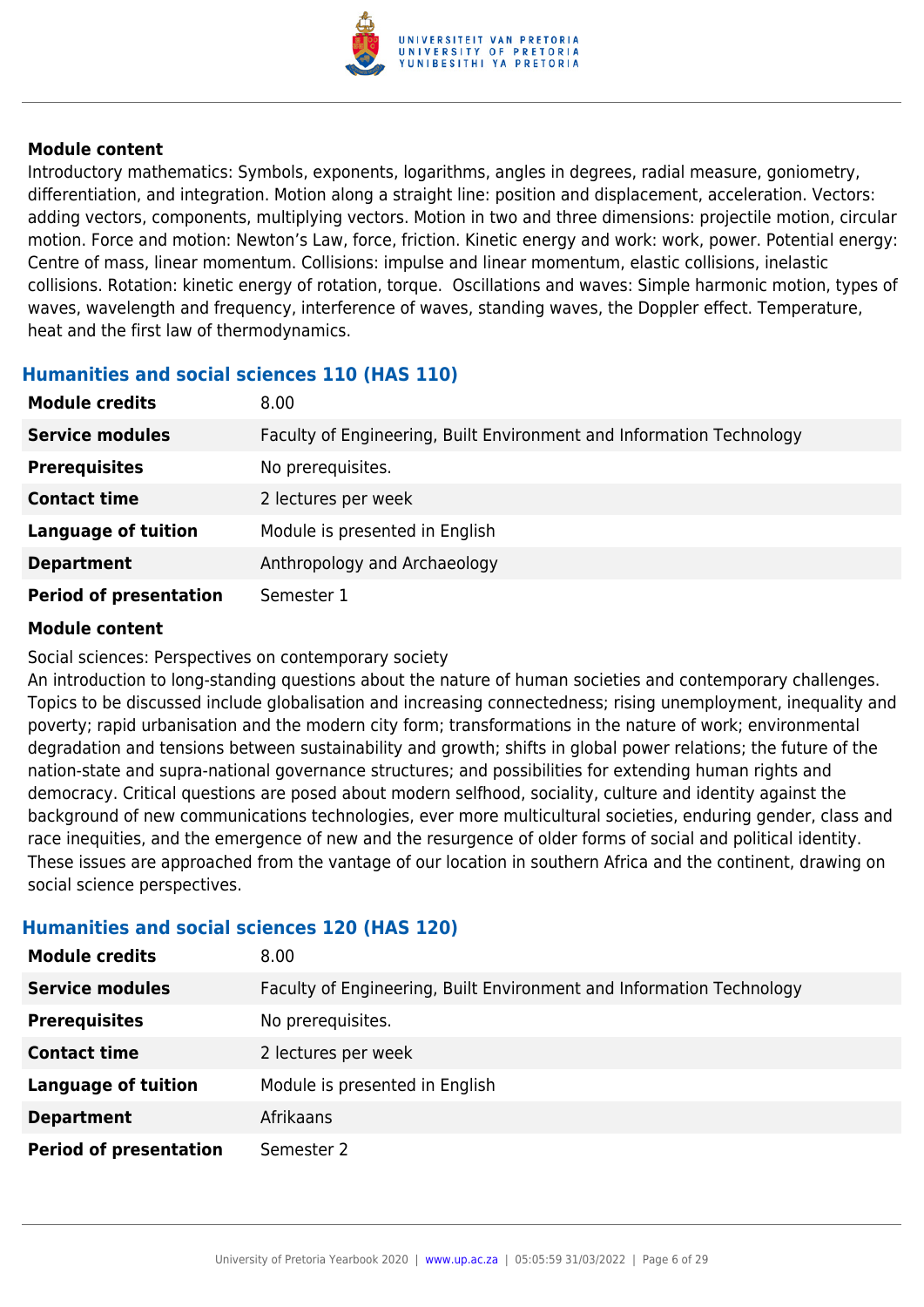

Humanities: Text, culture and communication

Successful communication of ideas, values and traditions depends on understanding both the literal and implied meanings of texts. In this module students are introduced to a variety of texts, including original literary and visual texts, with a view to developing an understanding of how textual meanings have been constructed and negotiated over time. Students are encouraged to understand themselves as products of – and participants in – these traditions, ideas and values. Appropriate examples will be drawn from, among others, the Enlightenment, Modernism, Existentialism, Postmodernism and Post-colonialism.

## **Professional orientation 110 (JPO 110)**

| <b>Module credits</b>         | 8.00                                                         |
|-------------------------------|--------------------------------------------------------------|
| <b>Prerequisites</b>          | No prerequisites.                                            |
| <b>Contact time</b>           | 3 lectures per week, 3 tutorials per week, Foundation Course |
| <b>Language of tuition</b>    | Module is presented in English                               |
| <b>Department</b>             | <b>EBIT Deans Office</b>                                     |
| <b>Period of presentation</b> | Semester 1                                                   |
|                               |                                                              |

#### **Module content**

A project-based approach is followed to equip students wiuth academic and IT skills to succeed within the School of Engineering at UP.

## **Additional Chemistry 1 111 (JPO 111)**

| <b>Module credits</b>         | 8.00                                                        |
|-------------------------------|-------------------------------------------------------------|
| <b>Prerequisites</b>          | No prerequisites.                                           |
| <b>Contact time</b>           | 1 lecture per week, 3 tutorials per week, Foundation Course |
| Language of tuition           | Module is presented in English                              |
| <b>Department</b>             | <b>EBIT Deans Office</b>                                    |
| <b>Period of presentation</b> | Semester 1                                                  |

#### **Module content**

Background knowledge, problem-solving skills, conceptual understanding and chemical reasoning skills required by CHM 171/172.

## **Additional Mathematics 1 116 (JPO 116)**

| <b>Prerequisites</b><br>No prerequisites.                                          |  |
|------------------------------------------------------------------------------------|--|
| <b>Contact time</b><br>1 lecture per week, 3 tutorials per week, Foundation Course |  |
| Module is presented in English<br>Language of tuition                              |  |
| <b>Department</b><br><b>EBIT Deans Office</b>                                      |  |
| <b>Period of presentation</b><br>Semester 1                                        |  |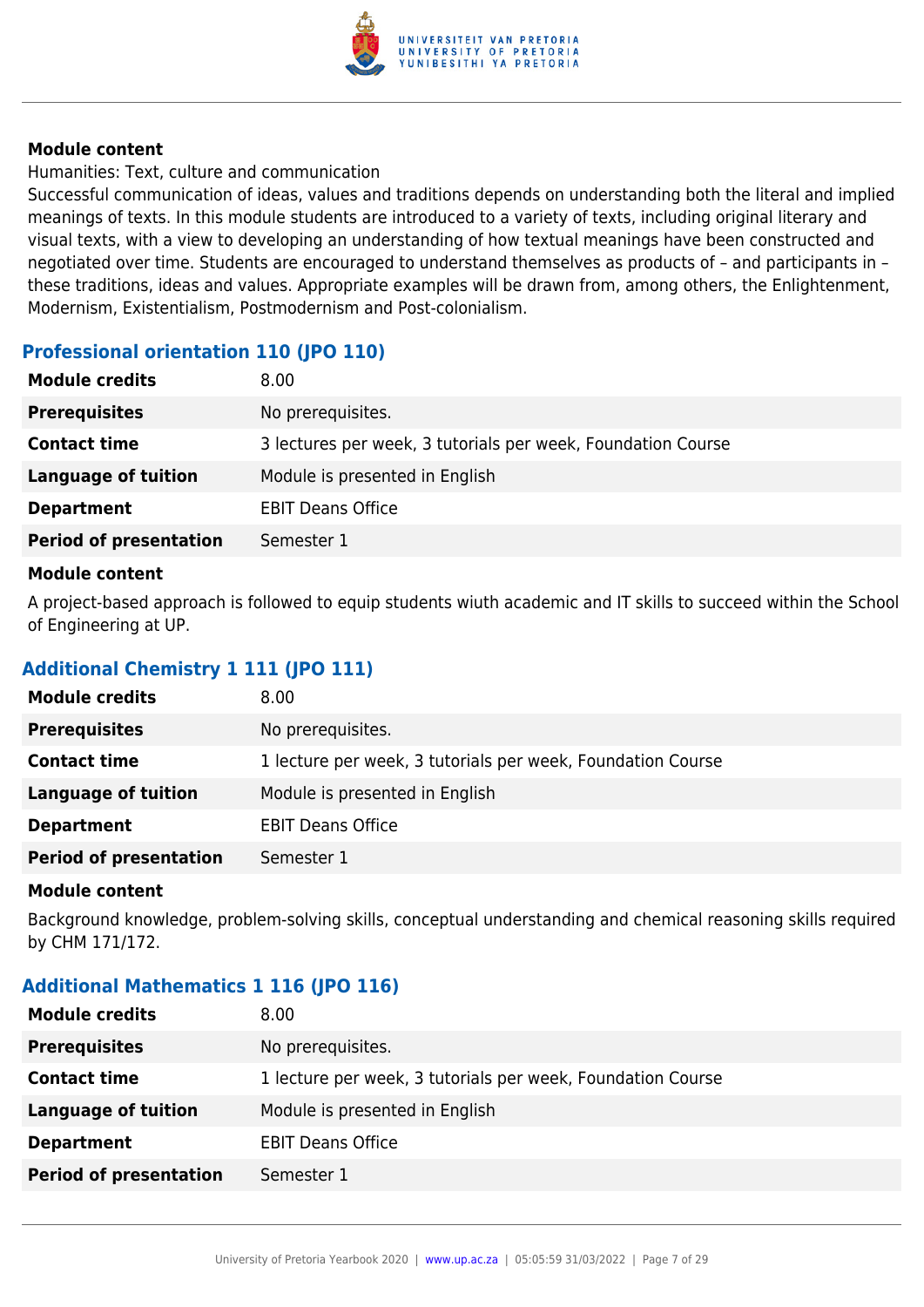

Background knowledge, problem-solving skills, conceptual understanding and mathematical reasoning skills required by WTW 158.

## **Professional orientation 120 (JPO 120)**

| <b>Module credits</b>         | 8.00                                                         |
|-------------------------------|--------------------------------------------------------------|
| <b>Prerequisites</b>          | A mark of between 45% and 49% for JPO 110.                   |
| <b>Contact time</b>           | 3 lectures per week, 3 tutorials per week, Foundation Course |
| <b>Language of tuition</b>    | Module is presented in English                               |
| <b>Department</b>             | <b>EBIT Deans Office</b>                                     |
| <b>Period of presentation</b> | Semester 2                                                   |

#### **Module content**

A project-based approach is followed to equip students with academic and IT skills to succeed within the School of Engineering at UP.

## **Additional Physics 122 (JPO 122)**

| <b>Module credits</b>         | 8.00                                                        |
|-------------------------------|-------------------------------------------------------------|
| <b>Prerequisites</b>          | No prerequisites.                                           |
| <b>Contact time</b>           | 1 lecture per week, 3 tutorials per week, Foundation Course |
| <b>Language of tuition</b>    | Module is presented in English                              |
| <b>Department</b>             | <b>EBIT Deans Office</b>                                    |
| <b>Period of presentation</b> | Semester 2                                                  |
|                               |                                                             |

## **Module content**

Background knowledge, problem-solving skills, conceptual understanding and physical reasoning skills required by FSK 116/176.

## **Additional Mathematics 2 126 (JPO 126)**

| <b>Module credits</b>         | 8.00                                                        |
|-------------------------------|-------------------------------------------------------------|
| <b>Prerequisites</b>          | No prerequisites.                                           |
| <b>Contact time</b>           | 1 lecture per week, 3 tutorials per week, Foundation Course |
| <b>Language of tuition</b>    | Module is presented in English                              |
| <b>Department</b>             | <b>EBIT Deans Office</b>                                    |
| <b>Period of presentation</b> | Semester 2                                                  |

#### **Module content**

Background knowledge, problem-solving skills, conceptual understanding and mathematical reasoning skills required by WTW 164.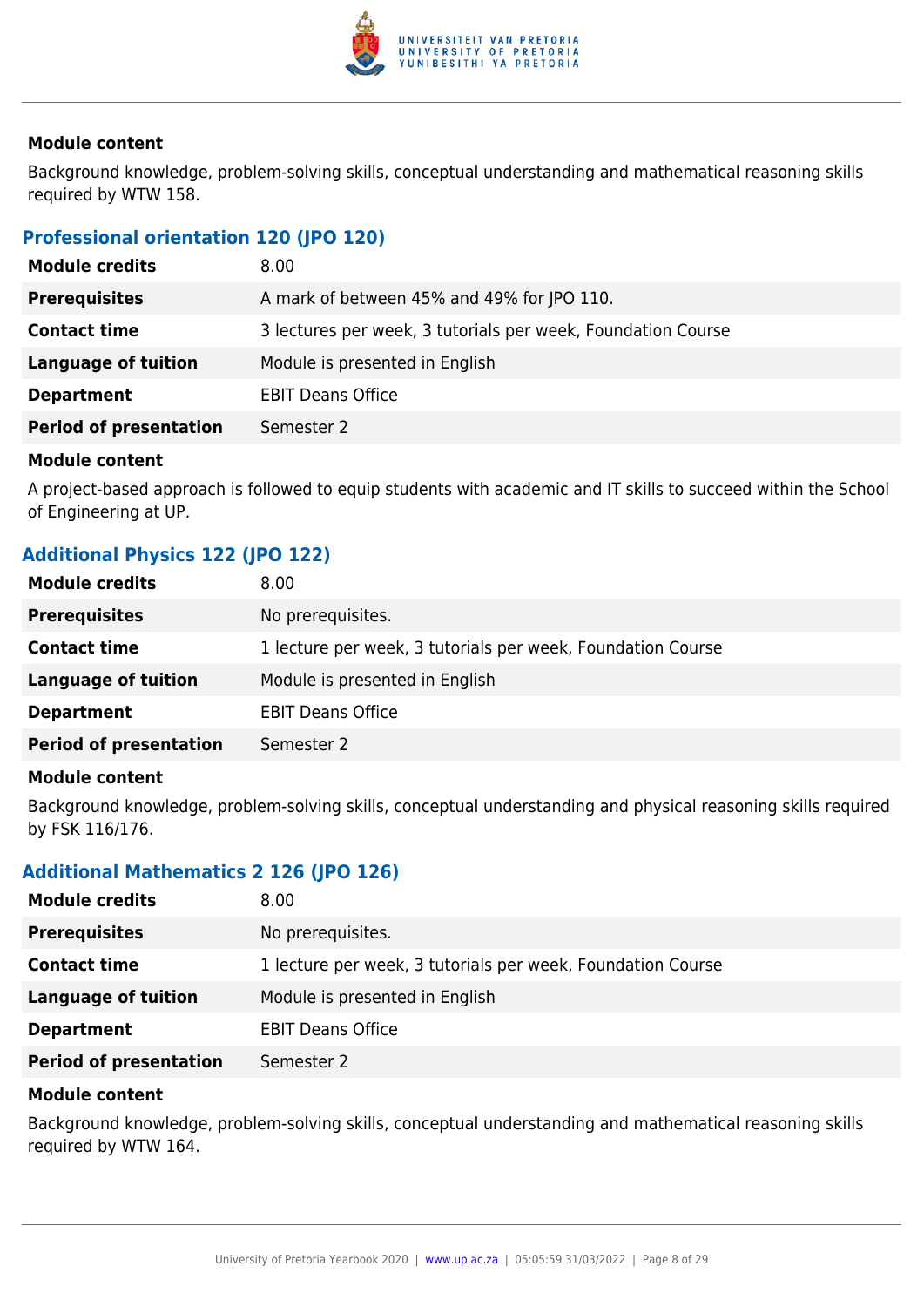

## **Calculus 158 (WTW 158)**

| <b>Module credits</b>         | 16.00                                                                |
|-------------------------------|----------------------------------------------------------------------|
| <b>Service modules</b>        | Faculty of Engineering, Built Environment and Information Technology |
| <b>Prerequisites</b>          | 60% for Mathematics in Grade 12                                      |
| <b>Contact time</b>           | 1 tutorial per week, 4 lectures per week                             |
| <b>Language of tuition</b>    | Module is presented in English                                       |
| <b>Department</b>             | <b>Mathematics and Applied Mathematics</b>                           |
| <b>Period of presentation</b> | Semester 1                                                           |

#### **Module content**

\*This module is designed for first-year engineering students. Students will not be credited for more than one of the following modules for their degree: WTW 158, WTW 114, WTW 134, WTW 165.

Introduction to vector algebra. Functions, limits and continuity. Differential calculus of single variable functions, rate of change, graph sketching, applications. The mean value theorem, the rule of L'Hospital. Indefinite integrals, integration.

## **Mathematics 164 (WTW 164)**

| <b>Module credits</b>         | 16.00                                                                |
|-------------------------------|----------------------------------------------------------------------|
| <b>Service modules</b>        | Faculty of Engineering, Built Environment and Information Technology |
| <b>Prerequisites</b>          | WTW 114 or WTW 158                                                   |
| <b>Contact time</b>           | 1 tutorial per week, 4 lectures per week                             |
| <b>Language of tuition</b>    | Module is presented in English                                       |
| <b>Department</b>             | Mathematics and Applied Mathematics                                  |
| <b>Period of presentation</b> | Semester 2                                                           |

## **Module content**

\*This module is designed for first-year engineering students. Students will not be credited for more than one of the following modules for their degree: WTW 146, WTW 148 and WTW 124,

Vector algebra with applications to lines and planes in space, matrix algebra, systems of linear equations, determinants, complex numbers, factorisation of polynomials and conic sections. Integration techniques, improper integrals. The definite integral, fundamental theorem of Calculus. Applications of integration. Elementary power series and Taylor's theorem. Vector functions, space curves and arc lengths. Quadratic surfaces and multivariable functions.

## **Workshop practice 121 (WWP 121)**

| <b>Module credits</b>      | 6.00                             |
|----------------------------|----------------------------------|
| <b>Prerequisites</b>       | No prerequisites.                |
| <b>Contact time</b>        | 1 other contact session per week |
| <b>Language of tuition</b> | Module is presented in English   |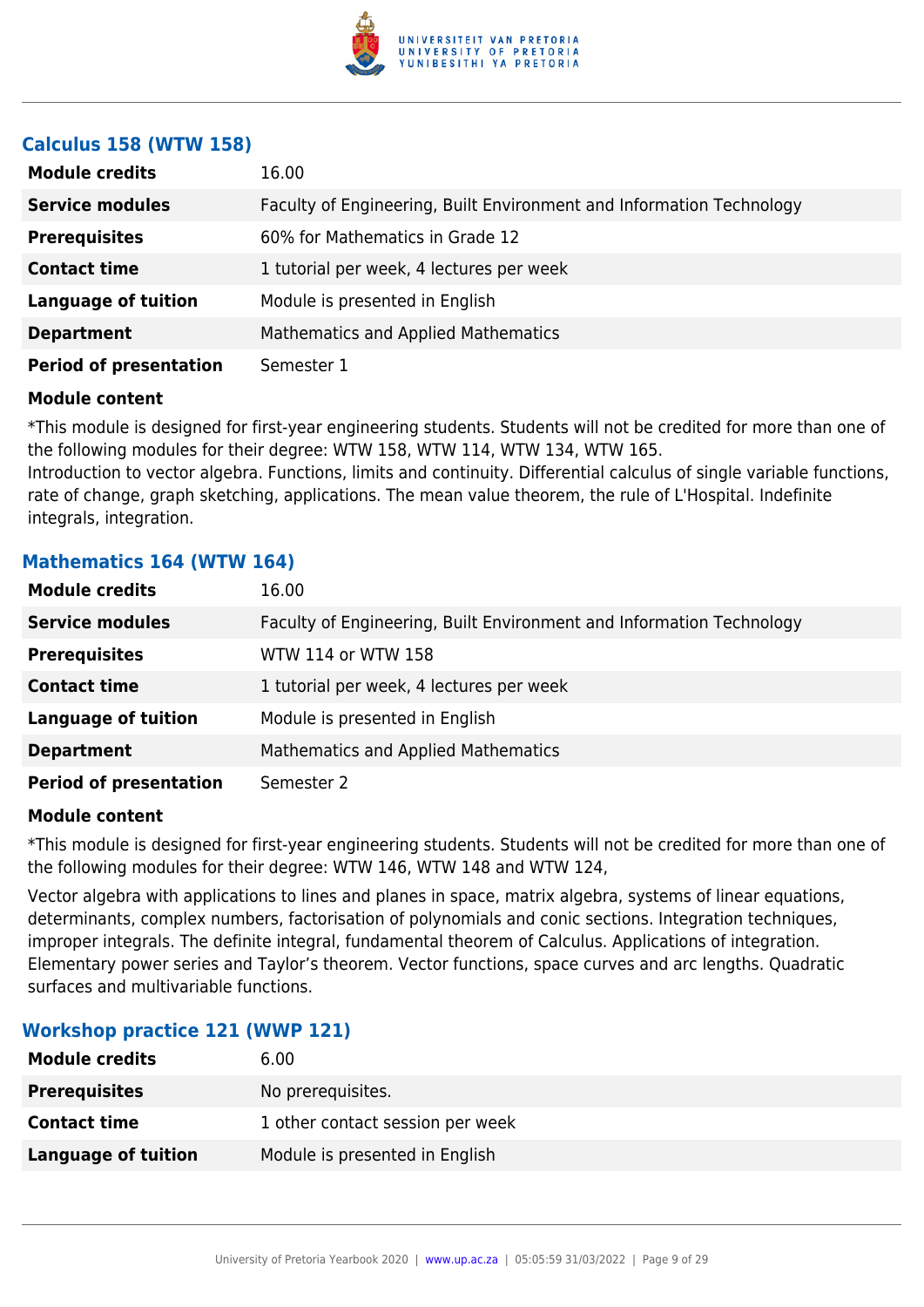

## **Department** Mechanical and Aeronautical Engineering

#### **Period of presentation** Semester 2

#### **Module content**

\*Attendance module only

The module is offered at the end of the first year of study and lasts at least eight days, during which training is given in the following workshops: electronic projects, panel wiring, electrical motors and switch gear, general machines, welding, turning and sheet metal work. Each student's progress is assessed after each workshop.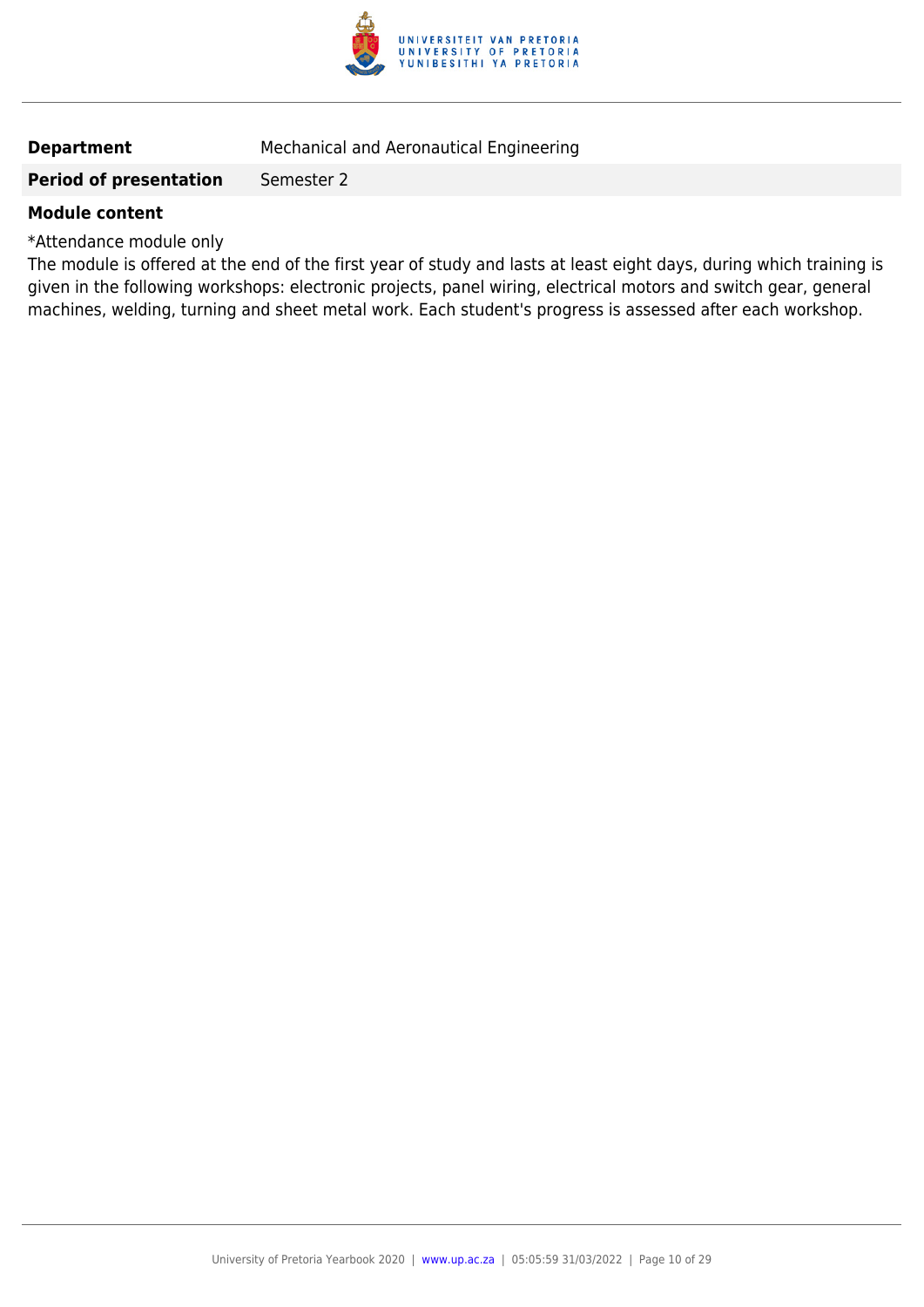

## Curriculum: Year 2

**Minimum credits: 136**

## **Core modules**

## **General chemistry 181 (CHM 181)**

| <b>Module credits</b>         | 16.00                                                                                                  |
|-------------------------------|--------------------------------------------------------------------------------------------------------|
| <b>Service modules</b>        | Faculty of Engineering, Built Environment and Information Technology                                   |
| <b>Prerequisites</b>          | <b>CHM 171</b>                                                                                         |
| <b>Contact time</b>           | 1 discussion class per week, 1 practical per week, 1 web-based period per week,<br>4 lectures per week |
| <b>Language of tuition</b>    | Module is presented in English                                                                         |
| <b>Department</b>             | Chemistry                                                                                              |
| <b>Period of presentation</b> | Semester 2                                                                                             |

## **Module content**

One quarter general physical-analytical chemistry: Physical behaviour of gases, intermolecular forces, solutions, liquids and solids (phase changes), chemical equilibrium, acids and bases, applications of aqueous equilibria (e.g. buffers, titrations, solubility) precipitation. One quarter organic chemistry: Structure and bonding, functional groups and drawing of structures of organic compounds, nomenclature, isomerism, introductory stereochemistry, introduction to chemical reactions and chemical properties of organic compounds. Appropriate tutorial classes and practicals. Quality theoretical and practical teaching with an ethical approach provides a broad understanding of fundamental chemistry, e.g. predicting the behaviour of specific functional groups present in organic compounds, essential for new drug development, purification of mixtures and proper waste management to protect the environment and ultimately human and animal life, thereby meeting some of the UN sustainable development goals.

## **Chemical engineering 113 (CIR 113)**

| <b>Module credits</b>         | 8.00                                      |
|-------------------------------|-------------------------------------------|
| <b>Prerequisites</b>          | No prerequisites.                         |
| <b>Contact time</b>           | 2 lectures per week, 2 tutorials per week |
| <b>Language of tuition</b>    | Module is presented in English            |
| <b>Department</b>             | <b>Chemical Engineering</b>               |
| <b>Period of presentation</b> | Semester 1                                |

#### **Module content**

Dimensions, units and their conversion. The mol unit, density, concentration. Specific volume, bulk density, density of ideal mixtures. Temperatures and conversions. Pressure, absolute and gauge. Expression of concentration. Empirical formulae. Introduction to material balances: strategy for solving problems. Material balances without chemical reaction. Combinations of equipment.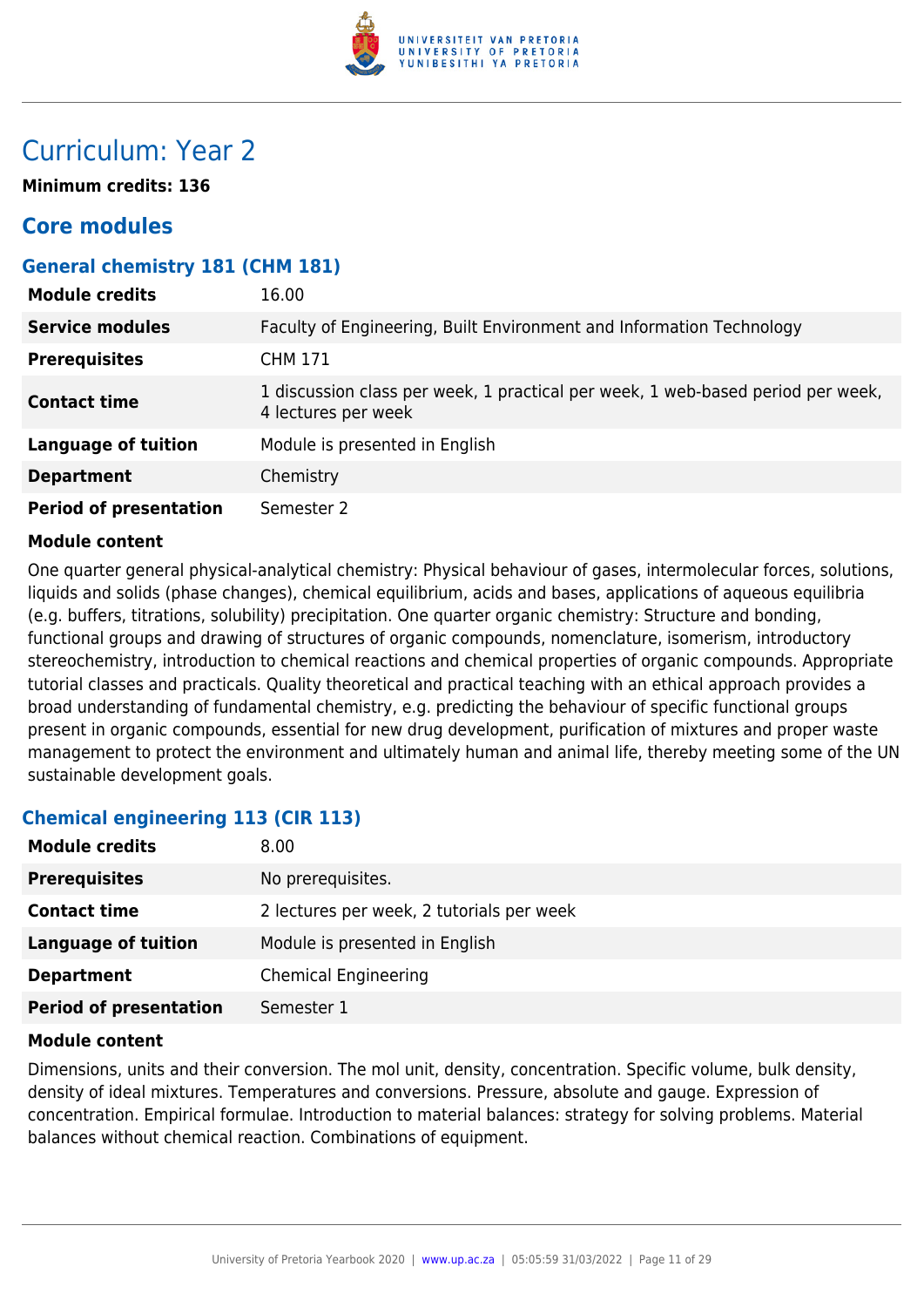

## **Chemical engineering 123 (CIR 123)**

| <b>Module credits</b>         | 8.00                                      |
|-------------------------------|-------------------------------------------|
| <b>Prerequisites</b>          | CIR 113 GS, CHM 171 GS                    |
| <b>Contact time</b>           | 2 lectures per week, 2 tutorials per week |
| <b>Language of tuition</b>    | Module is presented in English            |
| <b>Department</b>             | <b>Chemical Engineering</b>               |
| <b>Period of presentation</b> | Semester 2                                |

#### **Module content**

Chemical reaction and stoichiometry, excess reactant, conversion, yield, selectivity. Material balances with recycle streams, bypass streams and purge streams. Gases, vapours and liquids: ideal gas law, SG and density of gases, Nm<sup>3</sup>. Material balances where gases are involved. Fuels and combustion: coal analysis, combustion calculations.

## **Electricity and electronics 111 (EBN 111)**

| <b>Module credits</b>         | 16.00                                                          |
|-------------------------------|----------------------------------------------------------------|
| <b>Prerequisites</b>          | No prerequisites.                                              |
| <b>Contact time</b>           | 1 practical per week, 1 tutorial per week, 3 lectures per week |
| <b>Language of tuition</b>    | Module is presented in English                                 |
| <b>Department</b>             | Electrical, Electronic and Computer Engineering                |
| <b>Period of presentation</b> | Semester 1                                                     |

## **Module content**

Electrical quantities, units, definitions, conventions. Electrical symbols, ideal and practical current and voltage sources, controlled sources. Ohm's law in resistive circuits, Kirchoff's current and voltage laws, resistors in series and parallel circuits, voltage and current division, mesh current and node voltage methods. Circuit theorems: Linearity, superposition, Thevenin and Norton equivalent circuits, sources transformation, power calculation, maximum power transfer. Energy storage elements: current, voltage, power and energy in inductors and capacitors, inductors and capacitors in series and parallel. Ideal operational amplifiers and applications: inverting and noninverting amplifiers, summing amplifiers, current sources, integrators.

## **Community-based project 203 (JCP 203)**

| <b>Module credits</b>         | 8.00                           |
|-------------------------------|--------------------------------|
| <b>Prerequisites</b>          | No prerequisites.              |
| <b>Contact time</b>           | 1 lecture per week             |
| <b>Language of tuition</b>    | Module is presented in English |
| <b>Department</b>             | <b>Informatics</b>             |
| <b>Period of presentation</b> | Year                           |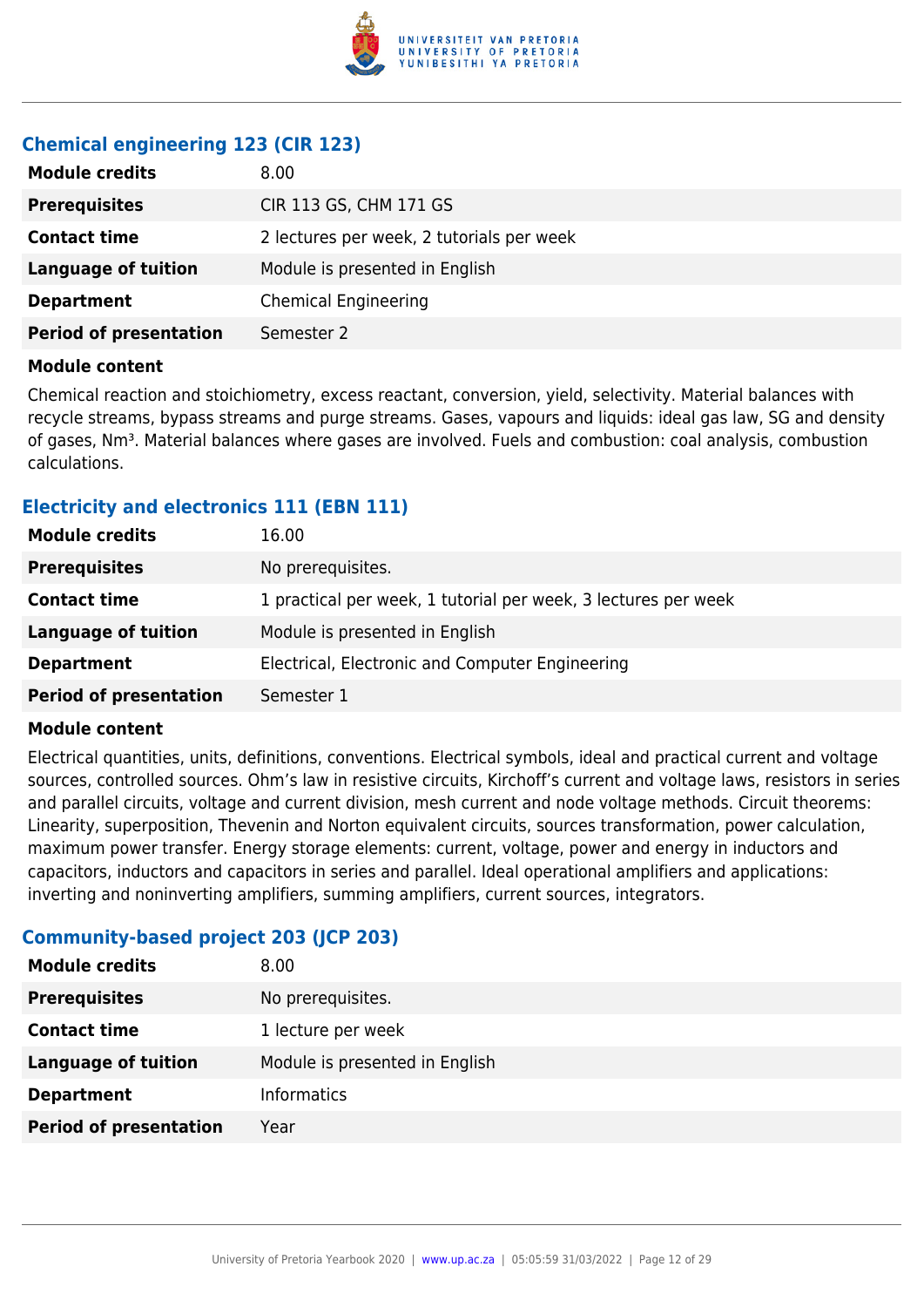

This module is integrated into all undergraduate academic programmes offered by the Faculty. Main objectives: execution of a community project aimed at achieving a beneficial impact on a section of society; awareness of personal, social and cultural values and an understanding of social issues; and development of life skills. Assessment: project proposal, written progress reports, peer assessment, assessment by community, presentation, report presented in the form of a blog.

## **Additional Electricity and electronics 112 (JPO 112)**

| <b>Module credits</b>         | 8.00                                                        |
|-------------------------------|-------------------------------------------------------------|
| <b>Prerequisites</b>          | No prerequisites.                                           |
| <b>Contact time</b>           | 1 lecture per week, 3 tutorials per week, Foundation Course |
| <b>Language of tuition</b>    | Module is presented in English                              |
| <b>Department</b>             | <b>EBIT Deans Office</b>                                    |
| <b>Period of presentation</b> | Semester 1                                                  |

#### **Module content**

Background knowledge, problem-solving skills, conceptual understanding and reasoning skills required by EBN 111/122.

## **Additional Graphical communication 113 (JPO 113)**

| <b>Module credits</b><br>8.00                                                      |  |
|------------------------------------------------------------------------------------|--|
| No prerequisites.<br><b>Prerequisites</b>                                          |  |
| 1 lecture per week, 3 tutorials per week, Foundation Course<br><b>Contact time</b> |  |
| Module is presented in English<br>Language of tuition                              |  |
| School of Engineering<br><b>Department</b>                                         |  |
| <b>Period of presentation</b><br>Semester 1                                        |  |

#### **Module content**

Background knowledge, conceptual understanding, drawing skills and reasoning skills required by MGC 110.

## **Additional Chemistry 2 121 (JPO 121)**

| <b>Module credits</b>         | 8.00                                                        |
|-------------------------------|-------------------------------------------------------------|
| <b>Prerequisites</b>          | No prerequisites.                                           |
| <b>Contact time</b>           | 1 lecture per week, 3 tutorials per week, Foundation Course |
| Language of tuition           | Module is presented in English                              |
| <b>Department</b>             | School of Engineering                                       |
| <b>Period of presentation</b> | Semester 2                                                  |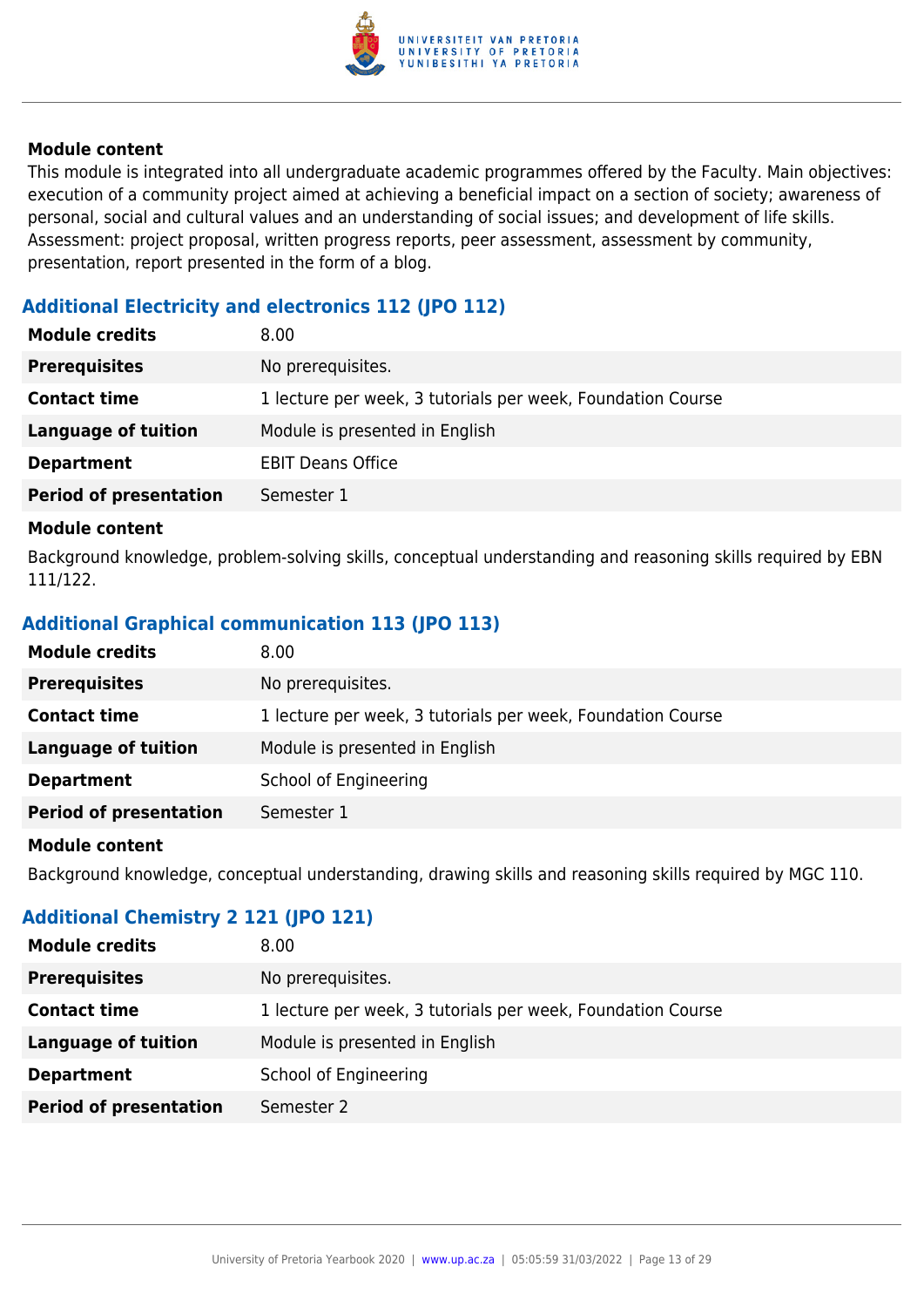

Background knowledge, problem-solving skills, conceptual understanding and chemical reasoning skills required by CHM 181.

## **Additional Mechanics 125 (JPO 125)**

| <b>Module credits</b>         | 8.00                                                        |
|-------------------------------|-------------------------------------------------------------|
| <b>Prerequisites</b>          | No prerequisites.                                           |
| <b>Contact time</b>           | 1 lecture per week, 3 tutorials per week, Foundation Course |
| <b>Language of tuition</b>    | Module is presented in English                              |
| <b>Department</b>             | <b>EBIT Deans Office</b>                                    |
| <b>Period of presentation</b> | Semester 2                                                  |

#### **Module content**

Background knowledge, problem-solving skills, conceptual understanding and reasoning skills required by SWK 122.

## **Graphical communication 110 (MGC 110)**

| <b>Module credits</b>         | 16.00                                     |
|-------------------------------|-------------------------------------------|
| <b>Prerequisites</b>          | No prerequisites.                         |
| <b>Contact time</b>           | 3 lectures per week, 3 tutorials per week |
| <b>Language of tuition</b>    | Module is presented in English            |
| <b>Department</b>             | Mechanical and Aeronautical Engineering   |
| <b>Period of presentation</b> | Semester 1                                |
|                               |                                           |

## **Module content**

Freehand sketching covering the following: perspective, isometric and orthographic drawings. Drawing conventions, graphical techniques and assembly drawings. Evaluation of drawings and error detection. True lengths of lines, projections and intersections. Practical applications of these techniques. Introduction to computer-aided drawings, including dimensioning, crosshatching and detailing. Introduction to basic manufacturing processes including primary (casting, forging and extrusion) and secondary (drilling, turning, milling, grinding, broaching and sawing) manufacturing procedures.

## **Mechanics 122 (SWK 122)**

| <b>Module credits</b>  | 16.00                                        |
|------------------------|----------------------------------------------|
| <b>Service modules</b> | Faculty of Natural and Agricultural Sciences |
| <b>Prerequisites</b>   | <b>WTW 158</b>                               |
| <b>Contact time</b>    | 2 tutorials per week, 4 lectures per week    |
| Language of tuition    | Module is presented in English               |
| <b>Department</b>      | Civil Engineering                            |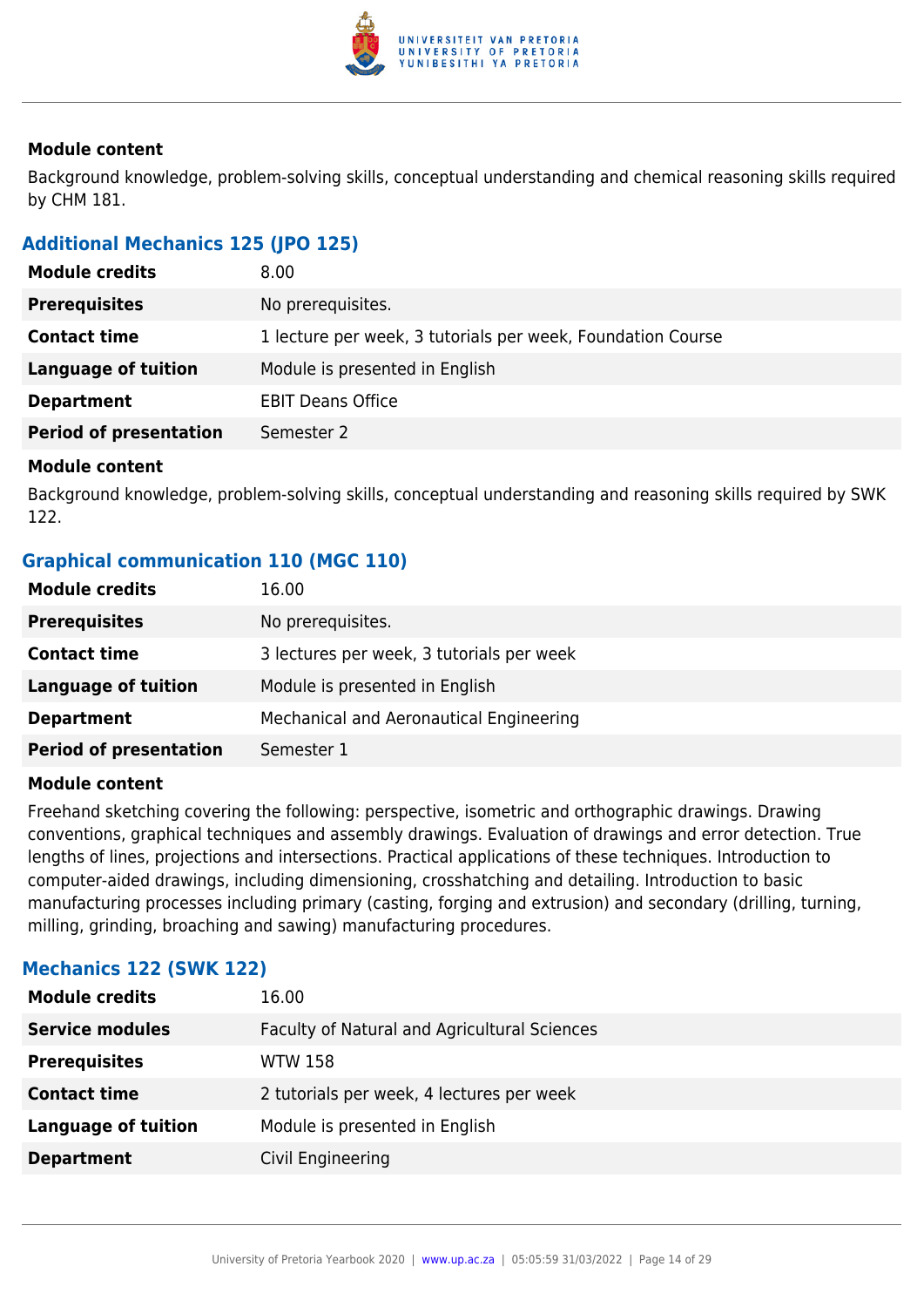

#### **Period of presentation** Semester 2

#### **Module content**

Equivalent force systems, resultants. Newton's laws, units. Forces acting on particles. Rigid bodies: principle of transmissibility, resultant of parallel forces. Vector moments and scalar moments. Relationship between scalarand vector moments. Couples. Equivalent force systems on rigid bodies. Resultants of forces on rigid bodies. Equilibrium in two and three dimensions. Hooke's law. Trusses and frameworks. Centroids and second moments of area. Beams: distributed forces, shear force, bending moment, method of sections, relationship between load, shear force and bending moment.

## **Calculus 258 (WTW 258)**

| <b>Module credits</b>         | 8.00                                                                 |
|-------------------------------|----------------------------------------------------------------------|
| <b>Service modules</b>        | Faculty of Engineering, Built Environment and Information Technology |
| <b>Prerequisites</b>          | WTW 158 and WTW 164                                                  |
| <b>Contact time</b>           | 1 tutorial per week, 2 lectures per week                             |
| <b>Language of tuition</b>    | Module is presented in English                                       |
| <b>Department</b>             | <b>Mathematics and Applied Mathematics</b>                           |
| <b>Period of presentation</b> | Semester 1                                                           |

#### **Module content**

Calculus of multivariable functions, directional derivatives. Extrema. Multiple integrals, polar, cylindrical and spherical coordinates. Line integrals and the theorem of Green. Surface integrals and the theorems of Gauss and Stokes.

## **Numerical methods 263 (WTW 263)**

| <b>Module credits</b>         | 8.00 <sub>1</sub>                                                    |
|-------------------------------|----------------------------------------------------------------------|
| <b>Service modules</b>        | Faculty of Engineering, Built Environment and Information Technology |
| <b>Prerequisites</b>          | <b>WTW 164</b>                                                       |
| <b>Contact time</b>           | 1 tutorial per week, 2 lectures per week                             |
| <b>Language of tuition</b>    | Module is presented in English                                       |
| <b>Department</b>             | Mathematics and Applied Mathematics                                  |
| <b>Period of presentation</b> | Semester 2                                                           |

#### **Module content**

Numerical integration. Numerical methods to approximate the solution of non-linear equations, systems of equations (linear and non-linear), differential equations and systems of differential equations. Direct methods to solve linear systems of equations.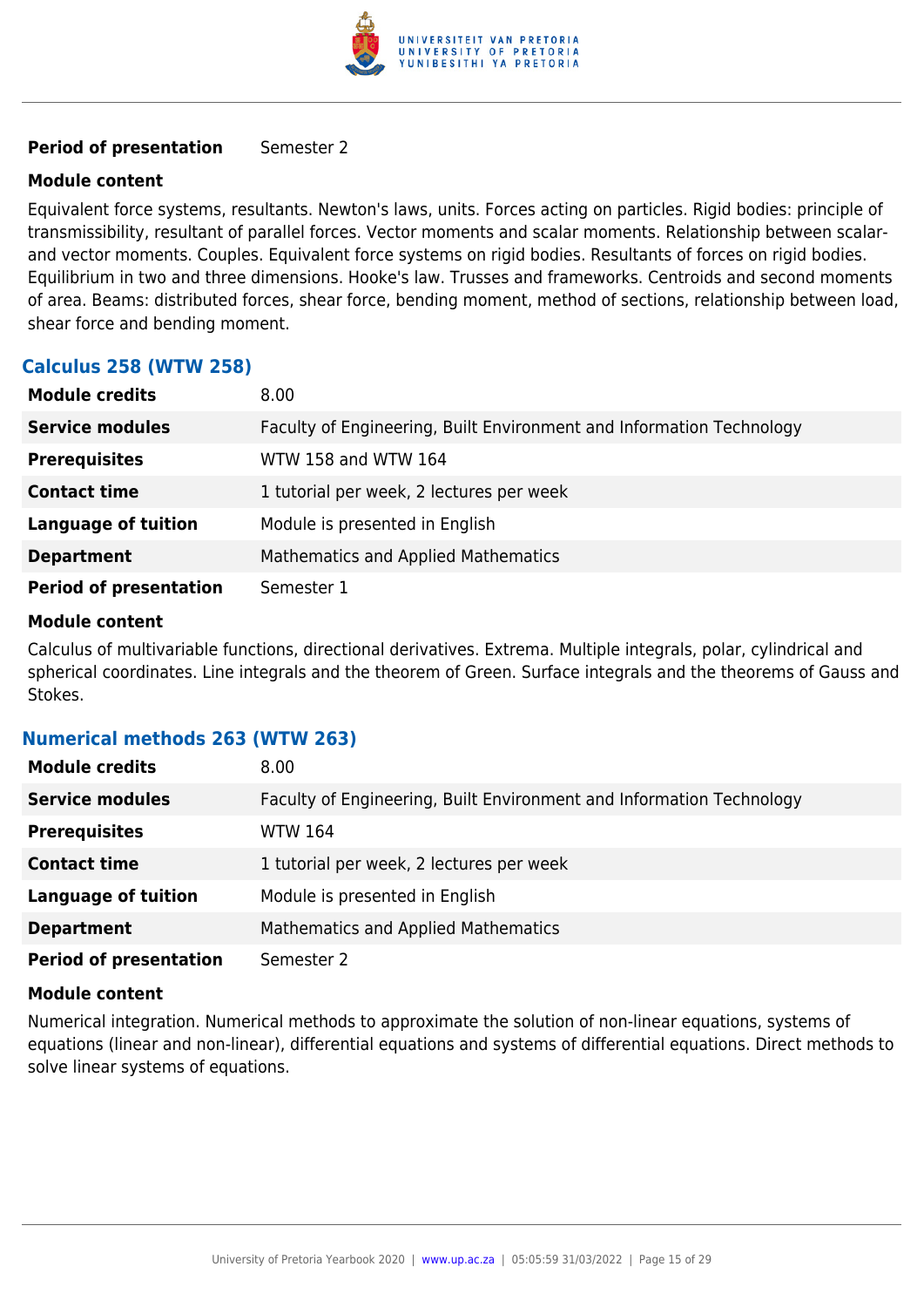

## Curriculum: Year 3

**Minimum credits: 138**

## **Core modules**

## **Engineering statistics 220 (BES 220)**

| <b>Module credits</b>         | 8.00                               |
|-------------------------------|------------------------------------|
| <b>Prerequisites</b>          | WTW 158 GS, WTW 164 GS             |
| <b>Contact time</b>           | 3 lectures per week                |
| <b>Language of tuition</b>    | Module is presented in English     |
| <b>Department</b>             | Industrial and Systems Engineering |
| <b>Period of presentation</b> | Semester 2                         |

## **Module content**

Engineering systems are often subjected to variation, uncertainty and incomplete information. Mathematical statistics provides the basis for effectively handling and quantifying the effect of these factors. This module provides an introduction to the concepts of mathematical statistics and will include the following syllabus themes: data analysis, probability theory, stochastic modelling, statistical inference and regression analysis.

## **Chemistry 215 (CHM 215)**

| <b>Module credits</b>         | 12.00                                                                |
|-------------------------------|----------------------------------------------------------------------|
| <b>Service modules</b>        | Faculty of Engineering, Built Environment and Information Technology |
| <b>Prerequisites</b>          | CHM 171 or CHM 172 and CHM 181                                       |
| <b>Contact time</b>           | 1 practical per week, 3 lectures per week                            |
| <b>Language of tuition</b>    | Module is presented in English                                       |
| <b>Department</b>             | Chemistry                                                            |
| <b>Period of presentation</b> | Semester 1                                                           |

#### **Module content**

Organic chemistry. Chemical properties of organic (including aromatic) compounds. Functional group transformation and synthesis.

## **Chemistry 226 (CHM 226)**

| 8.00                                                                 |
|----------------------------------------------------------------------|
| Faculty of Engineering, Built Environment and Information Technology |
| CHM 171 or CHM 172 and CHM 181                                       |
| 2 lectures per week, 6 ppw                                           |
| Module is presented in English                                       |
| Chemistry                                                            |
|                                                                      |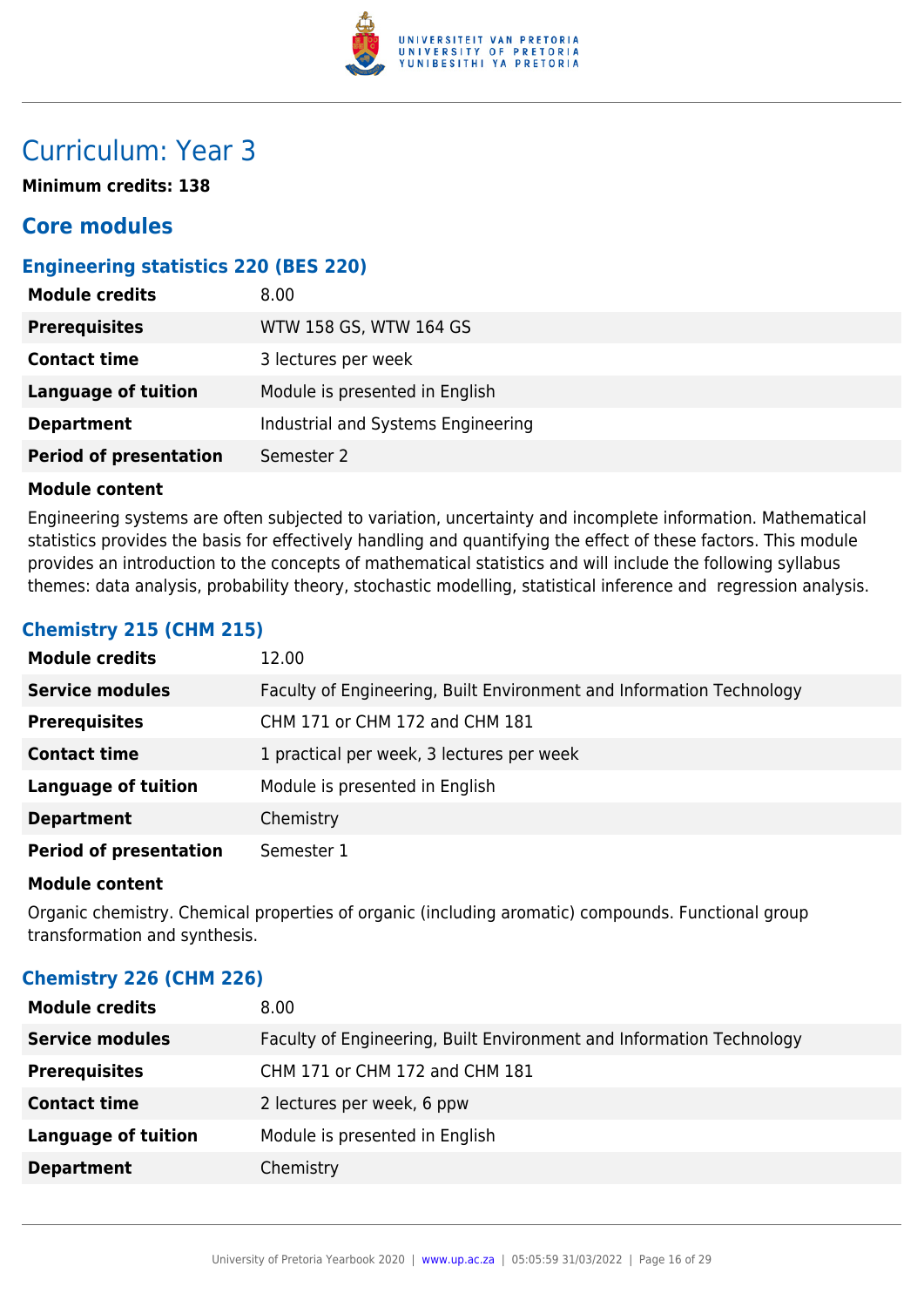

## **Period of presentation** Semester 2

## **Module content**

Theory: Introduction to instrumental chemical analysis. Integration of electronic, chemical, optical and computer principles for the construction of analytical instrumentation. Detail discussion of principles and some instrumental methods from three disciplines within analytical chemistry, namely electrochemistry, spectroscopy and chromatography. This includes potentiometry, (AA) atomic absorption-, (ICP) atomic emission-, ultraviolet (UV)-, and infrared (IR) spectroscopy, potentiometric and photometric titrations, gas chromatography, liquid chromatography as well as combinations of these techniques. Practical: IR spectroscopy, UV spectroscopy, AA spectroscopy, potentiometric titration, gas chromatography.

## **Chemical engineering materials 210 (CIM 210)**

| <b>Module credits</b>         | 8.00                                      |
|-------------------------------|-------------------------------------------|
| <b>Prerequisites</b>          | <b>CHM 181</b>                            |
| <b>Contact time</b>           | 2 lectures per week, 2 tutorials per week |
| <b>Language of tuition</b>    | Module is presented in English            |
| <b>Department</b>             | <b>Chemical Engineering</b>               |
| <b>Period of presentation</b> | Semester 1                                |

## **Module content**

Introduction to the synthesis, processing, structure, physical properties, and technical performance of important engineering materials: metals, ceramics, polymers and composites. Structural, mechanical, thermodynamic, and design related issues important to chemical engineering applications. Materials specification with emphasis on the corrosion of metals and life time estimation for polymer components.

## **Chemical engineering 211 (CIR 211)**

| <b>Module credits</b>         | 12.00                                     |
|-------------------------------|-------------------------------------------|
| <b>Prerequisites</b>          | <b>CIR 123</b>                            |
| <b>Contact time</b>           | 3 lectures per week, 3 tutorials per week |
| <b>Language of tuition</b>    | Module is presented in English            |
| <b>Department</b>             | <b>Chemical Engineering</b>               |
| <b>Period of presentation</b> | Semester 1                                |

## **Module content**

Vapour pressure, phase changes, equilibrium. Vapour/gas equilibrium; Henry's law. Enthalpy and enthalpy balances. Heat of reaction. Data and data sources, steam tables. Enthalpy and combustion; flame temperature. Heats of solution and mixing. Miscible and immiscible liquid mixtures; dew point, bubble point. Simultaneous mass and enthalpy balances. PVT properties of real gases, PVT-diagrams of pure compounds. Vapour liquid equilibrium for ideal mixtures (Raoult's law).

## **Thermodynamics 223 (CTD 223)**

| <b>Module credits</b> | 16.00 |
|-----------------------|-------|
|                       |       |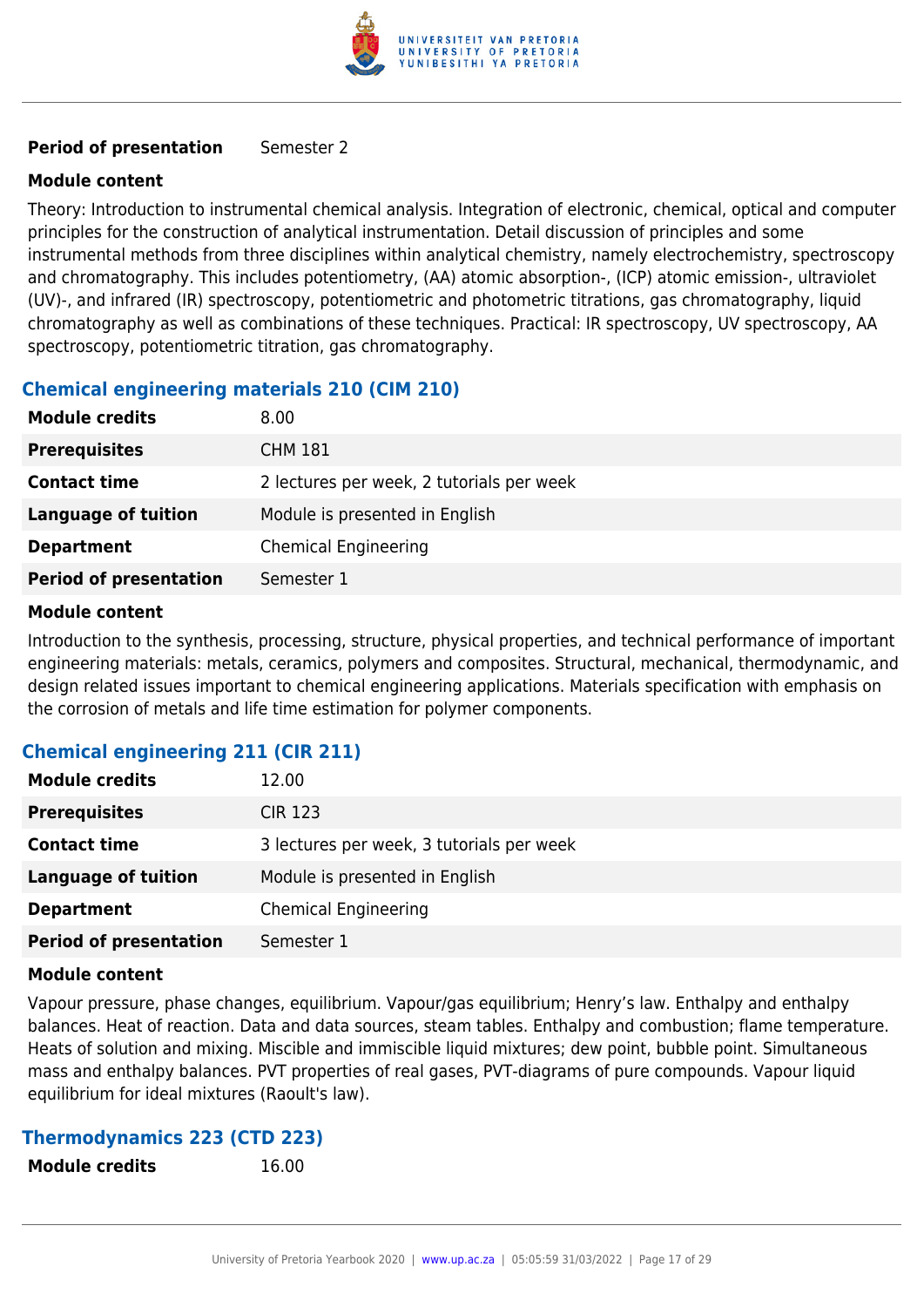

| <b>Prerequisites</b>          | CIR 211, MPR 212/213, (WTW 258)           |
|-------------------------------|-------------------------------------------|
| <b>Contact time</b>           | 3 tutorials per week, 4 lectures per week |
| <b>Language of tuition</b>    | Module is presented in English            |
| <b>Department</b>             | <b>Chemical Engineering</b>               |
| <b>Period of presentation</b> | Semester 2                                |

Simple applications of the first and second laws of thermodynamics. The concepts of work, heat, enthalpy and entropy. The calculation of internal energy, enthalpy and entropy using the equations of state. Simple heat engine cycles. Refrigeration and gas liquefaction. Process efficiency by means of energy. Introduction to nonideality in VLE and mixing behaviour.

## **Electrical engineering 221 (EIR 221)**

| <b>Module credits</b>         | 16.00                                                          |
|-------------------------------|----------------------------------------------------------------|
| <b>Prerequisites</b>          | EBN 111 or EBN 122 and WTW 161/164                             |
| <b>Contact time</b>           | 1 practical per week, 1 tutorial per week, 3 lectures per week |
| <b>Language of tuition</b>    | Module is presented in English                                 |
| <b>Department</b>             | Electrical, Electronic and Computer Engineering                |
| <b>Period of presentation</b> | Semester 2                                                     |

## **Module content**

Transient response phenomena in RC, RL and RLC circuits: Natural response and step response. Alternating current (AC) circuits: Phasors, impedances, and power in AC circuits. The application of Ohm's law, Kirchoff's circuit theorems, matrix methods, and Thevenin and Norton equivalents to sinusoidal steady-state analysis. Three-phase circuits: Balanced three-phase circuits, star/delta configurations, and three-phase power transfer calculations. Magnetically coupled circuits: Mutual inductance, coupling factor, transformers, ideal transformers and autotransformers. Application of circuit theory to induction motors: basic principles of induction motors, equivalent circuit and analysis thereof, calculation of power and torque through application of Thevenin's theorem. Synoptic introduction to other types of motors.

## **Programming and information technology 213 (MPR 213)**

| <b>Module credits</b>         | 16.00                                      |
|-------------------------------|--------------------------------------------|
| <b>Prerequisites</b>          | No prerequisites.                          |
| <b>Contact time</b>           | 2 practicals per week, 4 lectures per week |
| <b>Language of tuition</b>    | Module is presented in English             |
| <b>Department</b>             | Mechanical and Aeronautical Engineering    |
| <b>Period of presentation</b> | Semester 1                                 |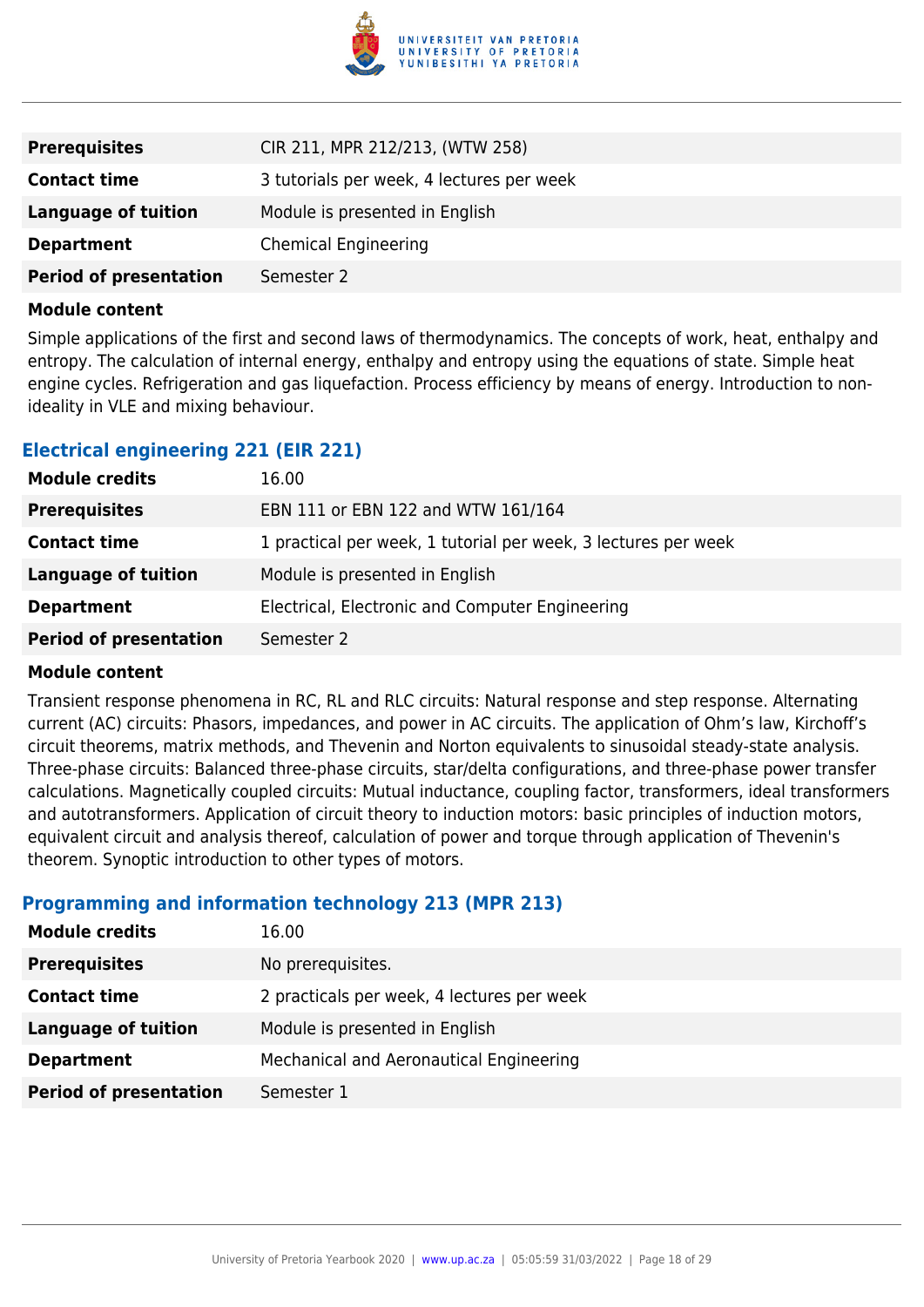

Spreadsheet applications: Formulas and calculations, named ranges, plotting and trend lines, goal seek, linear programming, importing and exporting data, data navigation and filtering. Programming fundamentals: Names and objects, conditional and unconditional looping, branching, functions, modules, packages, reading and writing data files, graphical output (plotting). Solving simple problems using a high level programming language to develop, code and debug programs. Solving complex problems by breaking it down into a number of simple problems using concepts such as functions, modules and available packages. Programming principles are developed through solving mathematics and physics problems.

## **Strength of materials 210 (SWK 210)**

| <b>Module credits</b>         | 16.00                                                                                                                                                                                                                                  |
|-------------------------------|----------------------------------------------------------------------------------------------------------------------------------------------------------------------------------------------------------------------------------------|
| <b>Service modules</b>        | Faculty of Natural and Agricultural Sciences                                                                                                                                                                                           |
| <b>Prerequisites</b>          | Faculty of Engineering, Built Environment and Information Technology: SWK 122<br>and WTW 164 OR SWK 122, WTW 161 and WTW 168. Faculty of Natural and<br>Agricultural Sciences: SWK 122 and WTW 124 OR SWK 122, WTW 126 and WTW<br>128. |
| <b>Contact time</b>           | 2 tutorials per week, 4 lectures per week                                                                                                                                                                                              |
| <b>Language of tuition</b>    | Module is presented in English                                                                                                                                                                                                         |
| <b>Department</b>             | Civil Engineering                                                                                                                                                                                                                      |
| <b>Period of presentation</b> | Semester 1                                                                                                                                                                                                                             |

## **Module content**

Stresses, strains and the mechanical properties of materials: Normal stress and shear stress, tension and compression, equilibrium in shear, factor of safety, design, shear strain, stress/strain diagram, Hooke's Law, Poisson's Ratio and the shear stress/strain diagram. Axial loads: Elastic deformation, displacements, statically determinate and indeterminate structures and thermal effects. Torsion: Torsion of circular bars and power transmission bending of straight members and composite beams. Transverse shear: Shear in straight members and shear flow. Combined loads: Thin walled pressure vessels and stresses as a result of combined loads. Stress transformation: Plane stress transformation, principle stresses, maximum values and stress variation in prismatic beams. Strain transformation: Plane strain transformation, principle strains, maximum values, strain gauges and rosettes and the relationship between E, G and µ. Design of beams from section characteristics. Deflection of beams: The elastic curve, integration method, Macaulay's method and superposition.

## **Mathematics 238 (WTW 238)**

| <b>Module credits</b>         | 16.00                                                                |
|-------------------------------|----------------------------------------------------------------------|
| <b>Service modules</b>        | Faculty of Engineering, Built Environment and Information Technology |
| <b>Prerequisites</b>          | WTW 256 and WTW 258 GS                                               |
| <b>Contact time</b>           | 1 tutorial per week, 4 lectures per week                             |
| <b>Language of tuition</b>    | Module is presented in English                                       |
| <b>Department</b>             | Mathematics and Applied Mathematics                                  |
| <b>Period of presentation</b> | Semester 2                                                           |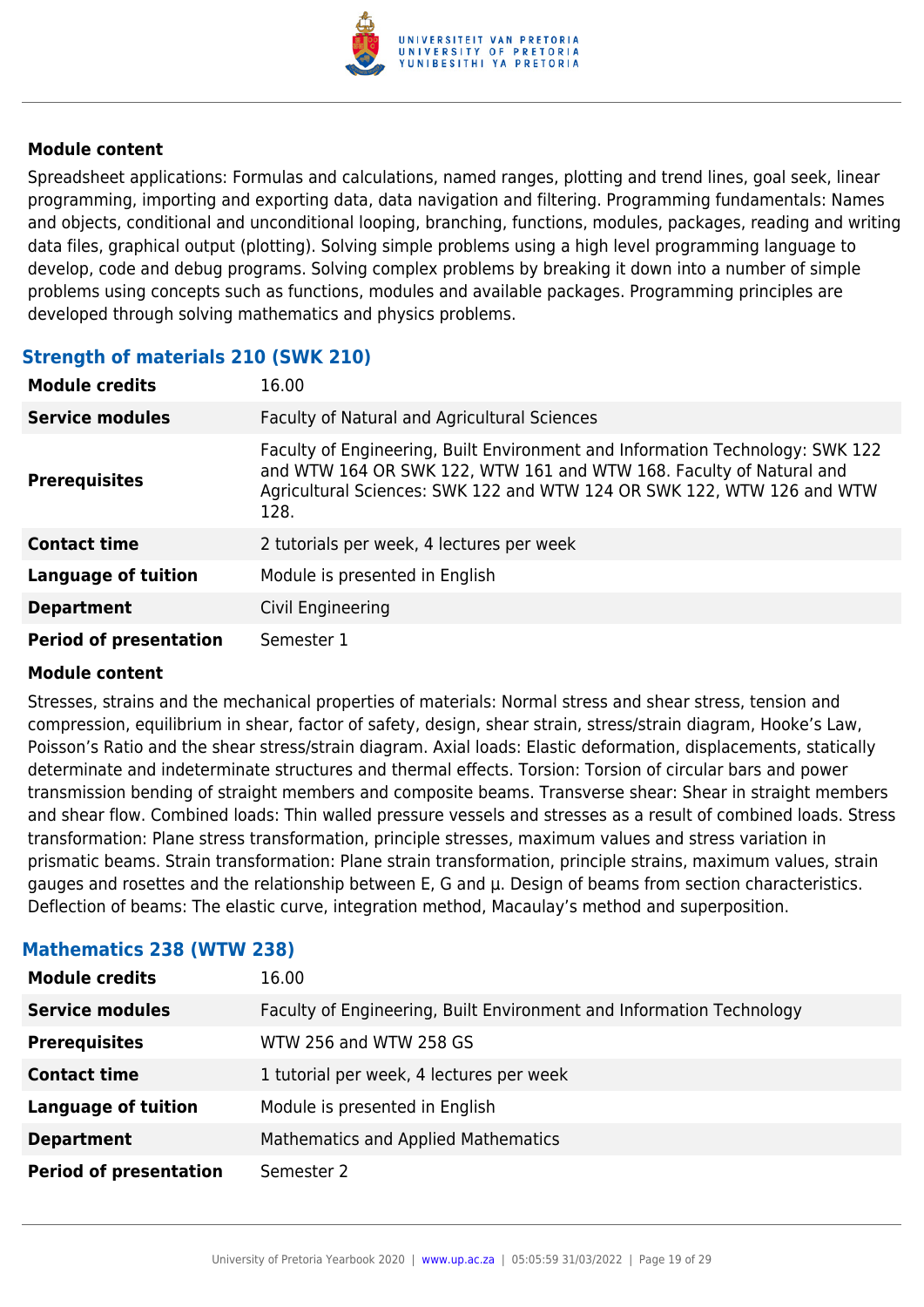

Linear algebra, eigenvalues and eigenvectors with applications to first and second order systems of differential equations. Sequences and series, convergence tests. Power series with applications to ordinary differential equations with variable coefficients. Fourier series with applications to partial differential equations such as potential, heat and wave equations.

## **Differential equations 256 (WTW 256)**

| <b>Module credits</b>         | 8.00                                                                 |
|-------------------------------|----------------------------------------------------------------------|
| <b>Service modules</b>        | Faculty of Engineering, Built Environment and Information Technology |
| <b>Prerequisites</b>          | WTW 158 and WTW 164                                                  |
| <b>Contact time</b>           | 1 tutorial per week, 2 lectures per week                             |
| <b>Language of tuition</b>    | Module is presented in English                                       |
| <b>Department</b>             | Mathematics and Applied Mathematics                                  |
| <b>Period of presentation</b> | Semester 1                                                           |

#### **Module content**

Theory and solution methods for linear differential equations as well as for systems of linear differential equations. Theory and solution methods for first order non-linear differential equations. The Laplace transform with application to differential equations. Application of differential equations to modelling problems.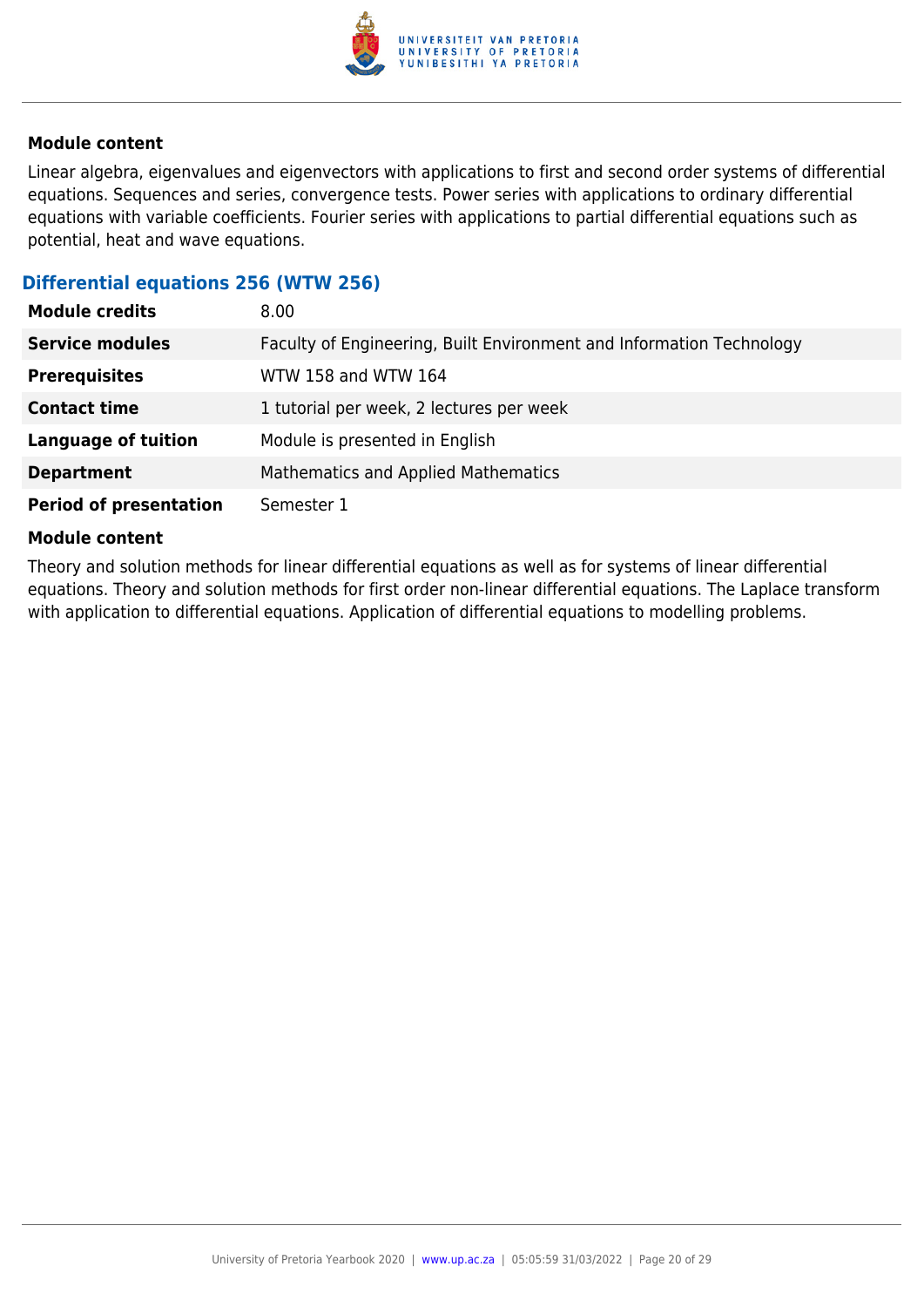

## Curriculum: Year 4

**Minimum credits: 144**

## **Core modules**

## **Engineering management 310 (BSS 310)**

| <b>Module credits</b>         | 8.00                               |
|-------------------------------|------------------------------------|
| <b>Prerequisites</b>          | No prerequisites.                  |
| <b>Contact time</b>           | 3 lectures per week                |
| Language of tuition           | Module is presented in English     |
| <b>Department</b>             | Industrial and Systems Engineering |
| <b>Period of presentation</b> | Semester 1                         |

## **Module content**

The purpose of this module is to develop knowledge and understanding of engineering management principles and economic decision-making so that students can design, manage, evaluate and participate in engineering projects in the workplace. As such elements from engineering economics, project management and systems engineering are combined.

This module develops and assesses the students' competence in terms of ECSA Exit Level Outcome 11 relating to Engineering Management.

## **Biochemical engineering 310 (CBI 310)**

| <b>Module credits</b>         | 16.00                                      |
|-------------------------------|--------------------------------------------|
| <b>Prerequisites</b>          | (CIR 211), (CHM 215), (WTW 256), MPR 213   |
| <b>Contact time</b>           | 3 practicals per week, 4 lectures per week |
| <b>Language of tuition</b>    | Module is presented in English             |
| <b>Department</b>             | <b>Chemical Engineering</b>                |
| <b>Period of presentation</b> | Semester 1                                 |

## **Module content**

Characterisation and taxonomy of biological material. Biochemistry and the chemistry of life. Biological growth requirements, metabolism, growth kinetics and product formation. Enzyme chemistry and kinetics, basic stoichiometry of biological reactions as well as mass - and energy balances for these processes using a chemical engineering approach. Biological reactor, operation and downstream processing.

## **Chemical engineering design 320 (CIO 320)**

| <b>Module credits</b> | 16.00                                     |
|-----------------------|-------------------------------------------|
| <b>Prerequisites</b>  | (CTD 223), SWK 210, COP 311 GS            |
| <b>Contact time</b>   | 3 tutorials per week, 4 lectures per week |
| Language of tuition   | Module is presented in English            |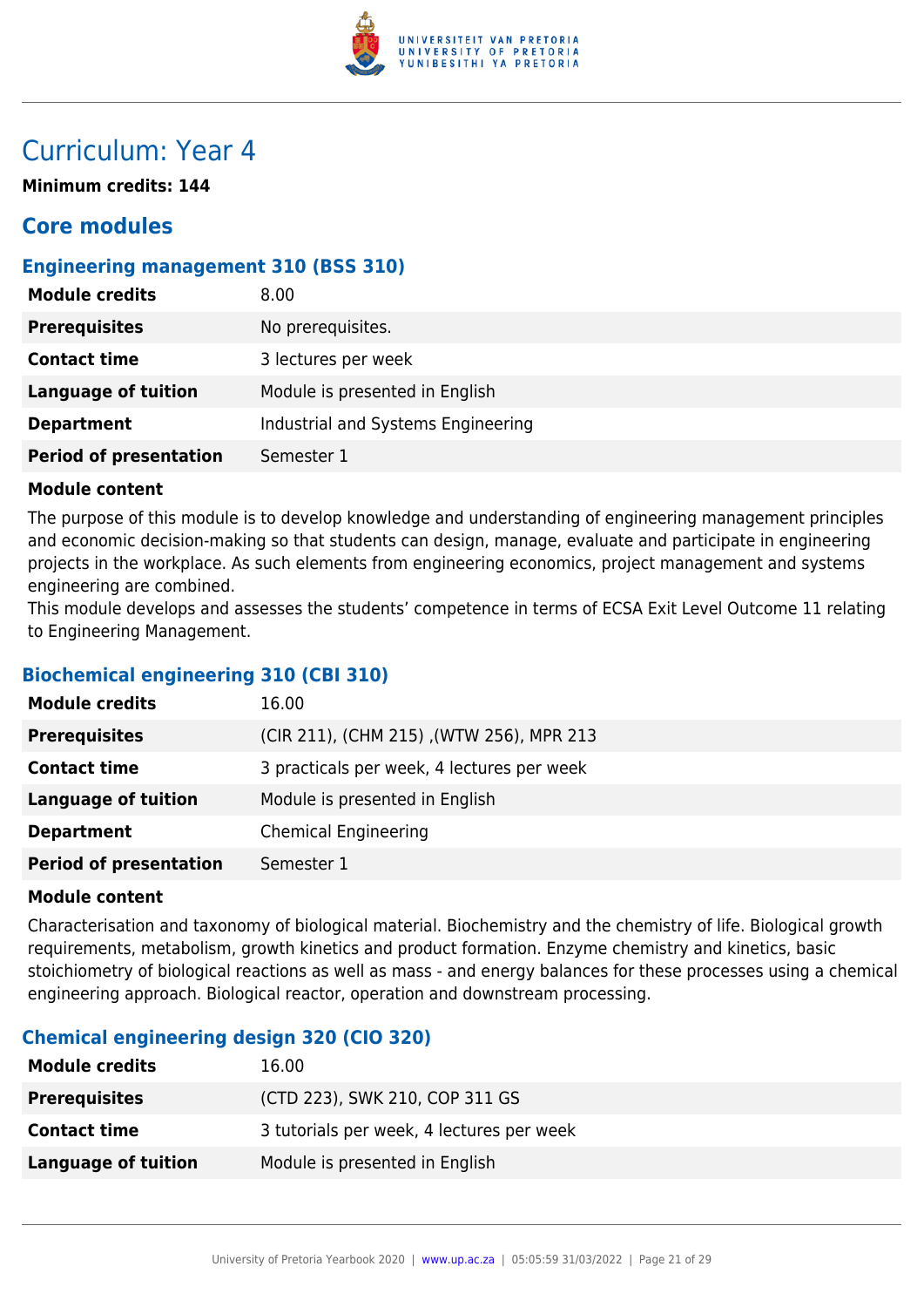

| <b>Department</b> | <b>Chemical Engineering</b> |
|-------------------|-----------------------------|
|-------------------|-----------------------------|

#### **Period of presentation** Semester 2

#### **Module content**

Steady and unsteady state conductive heat transfer in one to three dimensions. Temperature distributions. Convective heat transfer. Application of boundary layer theory. Determination of film coefficients. Design of heat transfer equipment. Radiant heat transfer. Application of the mechanical energy balance to single phase Newtonian fluids in steady state systems. Adjustment for multiphase, non-Newtonian as well as pulsating systems. Orifice design. Optimal economic choice of pipe diameters, pumps and control valves.

## **Chemical engineering 310 (CIR 310)**

| <b>Module credits</b>         | 8.00                                      |
|-------------------------------|-------------------------------------------|
| <b>Prerequisites</b>          | (CTD 223), CHM 215                        |
| <b>Contact time</b>           | 2 lectures per week, 2 tutorials per week |
| Language of tuition           | Module is presented in English            |
| <b>Department</b>             | <b>Chemical Engineering</b>               |
| <b>Period of presentation</b> | Semester 1                                |

#### **Module content**

Fundamentals of phase and chemical equilibrium with emphasis on vapour/liquid systems leading to the study of separations and reacting systems. Concepts and formalism of thermodynamics. Postulates and laws of thermodynamics. Thermodynamic functions (enthalpy, entropy, Gibbs free energy). Thermochemistry and Ellingham diagrams. Phase Equilibria: Phase diagrams of single substances, phase boundaries, the Phase Rule. Phase diagrams of mixtures, steam distillation, eutectic mixtures. Solution thermodynamics: Ideal and non-ideal solutions, excess properties and activity coefficient models. The equations of state of ideal and real gases, residual properties and fugacity. Vapour-liquid equilibrium from equations of state and the approach. Application of thermodynamics to equilibrium between fluid- (gas and liquid) and condensed (liquid and solid) phases. Chemical reaction equilibrium.

## **Professional and technical communication 310 (CJJ 310)**

| <b>Module credits</b>         | 8.00                           |
|-------------------------------|--------------------------------|
| <b>Prerequisites</b>          | <b>CIR 123</b>                 |
| <b>Contact time</b>           | 2 lectures per week            |
| <b>Language of tuition</b>    | Module is presented in English |
| <b>Department</b>             | <b>Chemical Engineering</b>    |
| <b>Period of presentation</b> | Semester 1                     |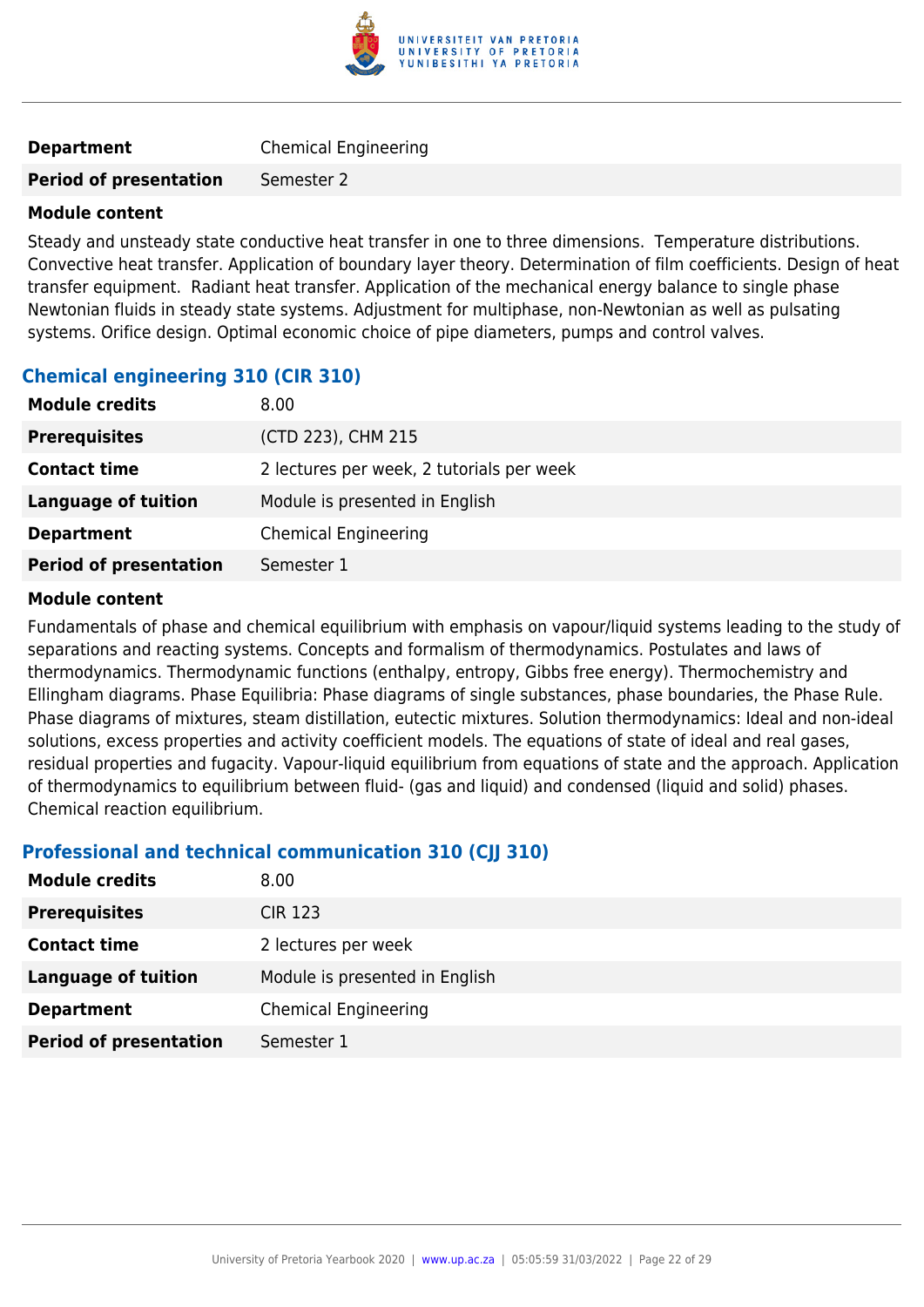

Effective communication with engineering and technical audiences, as well as with the community at large, is taught. The emphasis is on written documentation. Formal communication is characterised by: the use of appropriate language and style; effective structuring of information; the use of modern electronic communication technologies, with emphasis on word processing, spreadsheets, appropriate email protocols, effective use of graphic information, effective and correct presentation of numerical data, correct referencing methods, seamless inclusion of mathematics expressions, tables, diagrams and appendices in written work; appropriate methods for levelling communication to the requirements of the target audience.

## **Kinetics 321 (CKN 321)**

| <b>Module credits</b>         | 16.00                                     |
|-------------------------------|-------------------------------------------|
| <b>Prerequisites</b>          | (CTD 223)                                 |
| <b>Contact time</b>           | 3 tutorials per week, 4 lectures per week |
| <b>Language of tuition</b>    | Module is presented in English            |
| <b>Department</b>             | <b>Chemical Engineering</b>               |
| <b>Period of presentation</b> | Semester 2                                |
| <b>Module content</b>         |                                           |

Batch reactors; basic reaction kinetics; fitting of experimental reaction data; flow reactor basics.

## **Laboratory 321 (CLB 321)**

| <b>Module credits</b>         | 16.00                                                             |
|-------------------------------|-------------------------------------------------------------------|
| <b>Prerequisites</b>          | CJJ 310/CJJ 210, CHM 226, CPN 321#, CKN 321#, (CMO 310), CIO 320# |
| <b>Contact time</b>           | 2 lectures per week, 8 practicals per week                        |
| <b>Language of tuition</b>    | Separate classes for Afrikaans and English                        |
| <b>Department</b>             | <b>Chemical Engineering</b>                                       |
| <b>Period of presentation</b> | Semester 2                                                        |

## **Module content**

Laboratory safety and general industrial safety practices. Techniques for planning of experiments. Experimental work illustrating: Analysis: Composition of coal and gas, heat of combustion, viscosity. Mass transfer: Gas absorption, batch distillation, azeotropic distillation, fractional distillation and liquid-liquid extraction. Heat transfer: Condenser, shell and tube heat exchanger, heat loss from insulated pipes. Piping system design: Frictional energy loss through pipes and fittings. Measuring equipment: Rate of flow, temperature. Reporting of laboratory results.

## **Mass transfer 310 (CMO 310)**

| <b>Module credits</b> | 16.00                                     |
|-----------------------|-------------------------------------------|
| <b>Prerequisites</b>  | (CTD 223), COP 311#                       |
| <b>Contact time</b>   | 3 tutorials per week, 4 lectures per week |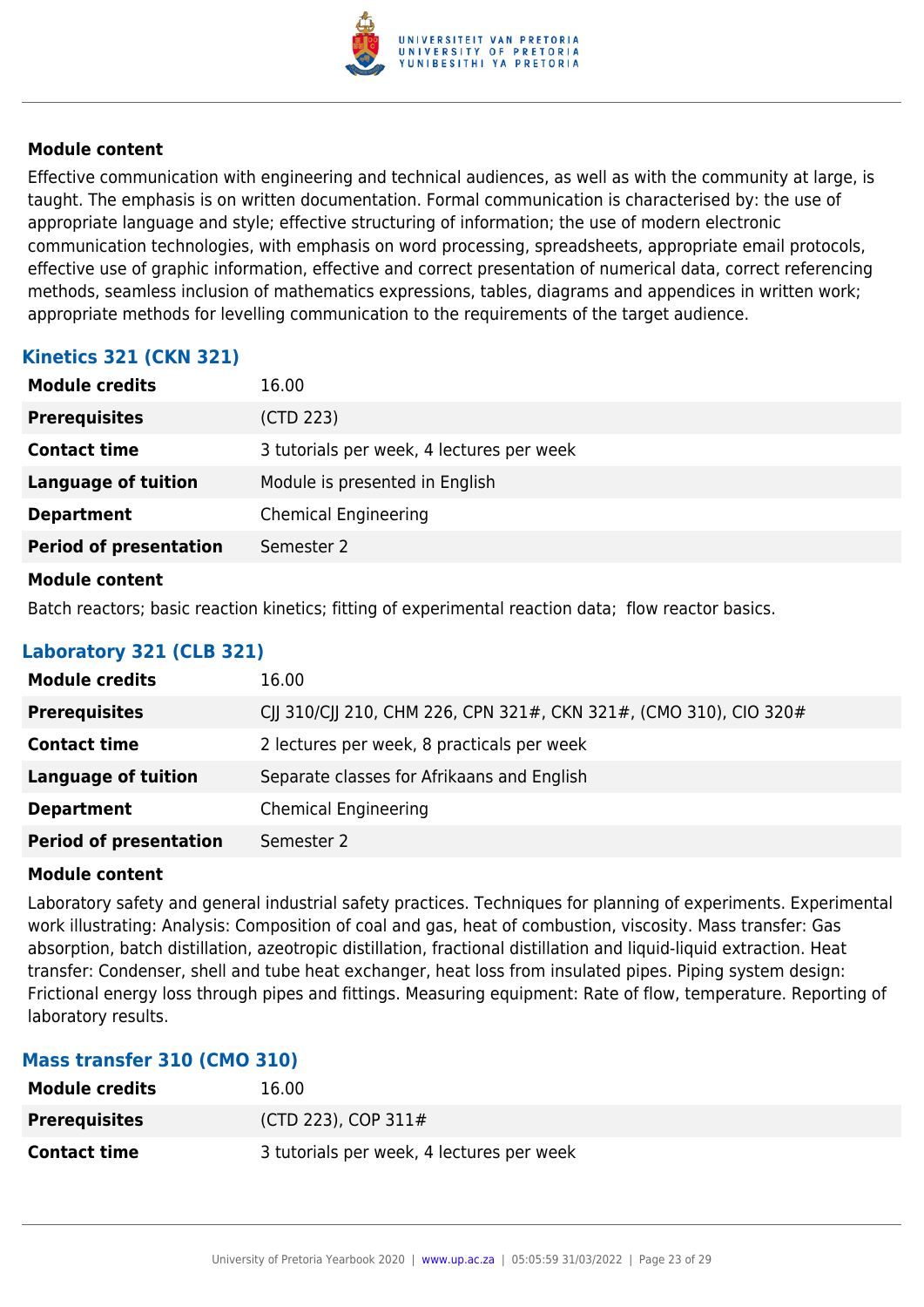

| Language of tuition           | Module is presented in English |
|-------------------------------|--------------------------------|
| <b>Department</b>             | Chemical Engineering           |
| <b>Period of presentation</b> | Semester 1                     |
|                               |                                |

Separation by means of equilibrium stages. Design of flash distillation systems, distillation columns, absorbers and strippers by hand and computer calculations. Design of membrane separation systems.

## **Transfer processes 311 (COP 311)**

| <b>Module credits</b>         | 16.00                                     |
|-------------------------------|-------------------------------------------|
| <b>Prerequisites</b>          | WTW 238, (WTW 263)                        |
| <b>Contact time</b>           | 3 tutorials per week, 4 lectures per week |
| <b>Language of tuition</b>    | Module is presented in English            |
| <b>Department</b>             | <b>Chemical Engineering</b>               |
| <b>Period of presentation</b> | Semester 1                                |
|                               |                                           |

#### **Module content**

Momentum transfer. Fluid statics. Control volume approach for conservation of mass, energy, and momentum. Application to pumps and turbines. Navier-Stokes equations, derivation and applications. Laminar and turbulent boundary layer theory. Heat transfer: fundamentals of heat transfer. Differential equations of heat transfer. Steady state conduction. Introduction to unsteady state conduction. Convection heat transfer and the thermal boundary layer. Radiation heat transfer. Mass transfer: fundamentals of mass transfer. Diffusion and the diffusion coefficient. Differential equations of mass transfer. Steady state molecular diffusion in one or more dimensions.

## **Process dynamics 321 (CPN 321)**

| <b>Module credits</b>         | 16.00                                     |
|-------------------------------|-------------------------------------------|
| <b>Prerequisites</b>          | CIO 310#, CKN 321#                        |
| <b>Contact time</b>           | 3 tutorials per week, 4 lectures per week |
| Language of tuition           | Module is presented in English            |
| <b>Department</b>             | <b>Chemical Engineering</b>               |
| <b>Period of presentation</b> | Semester 2                                |

#### **Module content**

Application of the continuity equations, transport equations and phase relationships to describe time-dependent behaviour of processes. Linearisation and use of transfer functions. Stability analysis, effect of dead time and inverse response. Elements of a control loop. Control principles and mechanisms.

## **Practical training 311 (CPY 311)**

| <b>Module credits</b> | 16.00     |
|-----------------------|-----------|
| <b>Prerequisites</b>  | (CIR 211) |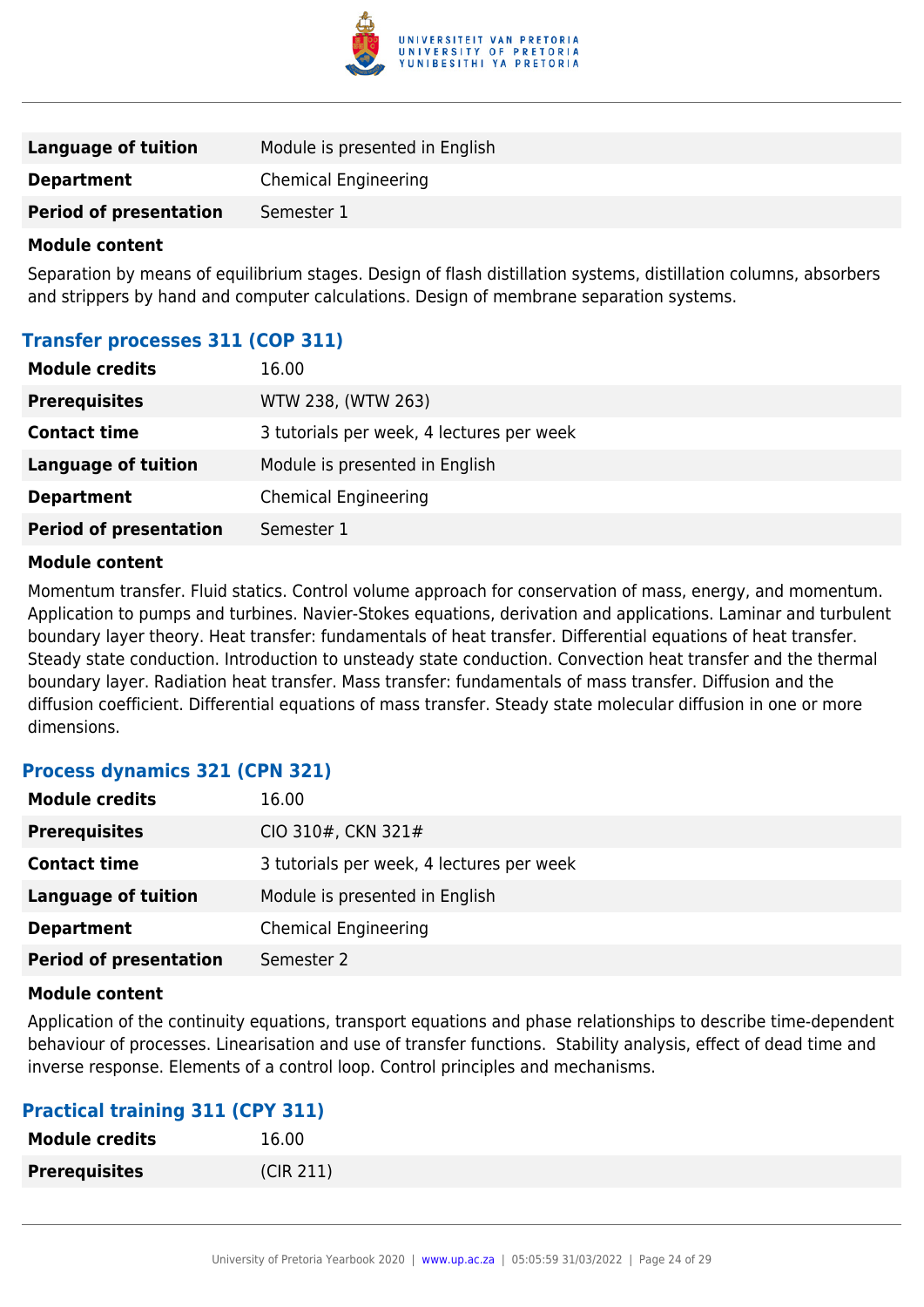

| <b>Contact time</b>           | 1 other contact session per week           |
|-------------------------------|--------------------------------------------|
| Language of tuition           | Separate classes for Afrikaans and English |
| <b>Department</b>             | <b>Chemical Engineering</b>                |
| <b>Period of presentation</b> | Semester 1                                 |

\*Attendance module only

At the end of the second year of study, students in Chemical Engineering undergo at least six weeks of prescribed practical training in the industry. The student must also attend all excursions organised during the year by the department. A satisfactory report on the practical training must be submitted to the Faculty Administration within one week of registration. In exceptional circumstances the prescribed minimum period can be reduced, as approved by the Chairman of the School of Engineering.

## **Engineering activity and group work 320 (MIA 320)**

| <b>Module credits</b>         | 8.00                                                                                  |
|-------------------------------|---------------------------------------------------------------------------------------|
| <b>Prerequisites</b>          | (BSS 310), (CJJ 310) or (EJJ 210) or (BJJ 210) or (MJJ 210) or (NJJ 210) or (PJJ 210) |
| <b>Contact time</b>           | 1 other contact session per week, 2 lectures per week                                 |
| Language of tuition           | Module is presented in English                                                        |
| <b>Department</b>             | Mechanical and Aeronautical Engineering                                               |
| <b>Period of presentation</b> | Semester 2                                                                            |

#### **Module content**

Two exit learning outcomes (ELO) of ECSA are addressed and each must be passed in the same semester. ELO7: Demonstrate critical awareness of the impact of engineering activity on the social, industrial and physical environment. The history of engineering globally and in South Africa. Most important engineering projects globally and in South Africa. The impact of technology on society. Occupational and public health and safety. Occupational Health and Safety Act. Impacts on the physical environment. The personal, social, cultural values and requirements of those affected by engineering activity. The combination of social, workplace (industrial) and physical environmental factors are appropriate to the discipline of the qualification. ELO8: Demonstrate competence to work effectively on a small project as an individual, in teams and in multidisciplinary environments. Identifies and focuses on objectives. Works strategically. Executes tasks effectively. Delivers completed work on time. Effective team work: Makes individual contribution to team activity; performs critical functions; enhances work of fellow team members; benefits from support of team members; communicates effectively with team members; delivers completed work on time. Multidisciplinary work by the following: Acquires a working knowledge of co-workers' discipline; uses a systems engineering approach; communicates across disciplinary boundaries. Report and presentation on team project. Tasks require co-operation across at least one disciplinary boundary. Students acquire a working knowledge of co-workers discipline. Students communicate between disciplinary boundaries.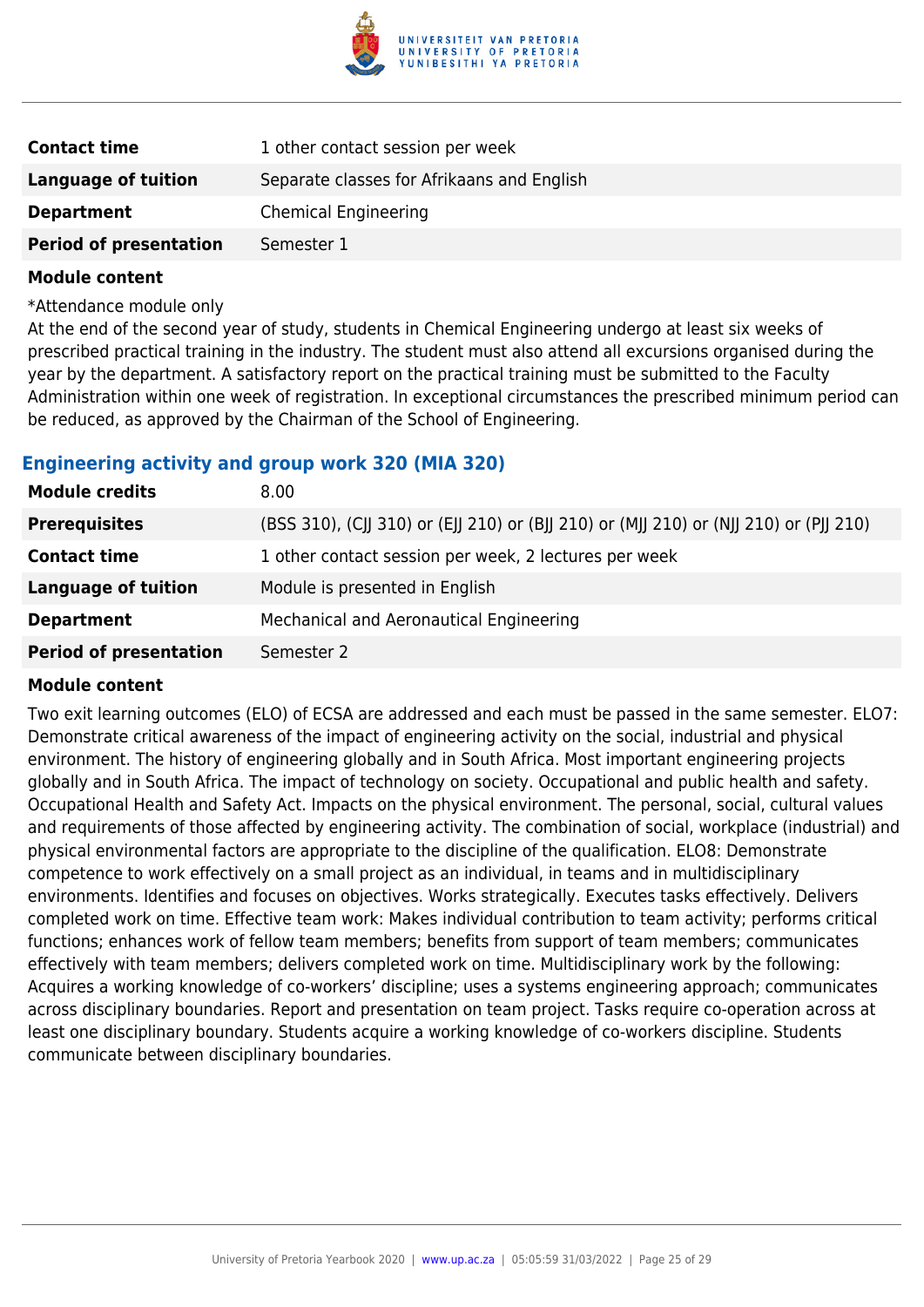

## Curriculum: Final year

**Minimum credits: 144**

## **Core modules**

## **Particle technology 410 (CPA 410)**

| <b>Module credits</b>         | 16.00                                     |
|-------------------------------|-------------------------------------------|
| <b>Prerequisites</b>          | (COP 311)                                 |
| <b>Contact time</b>           | 3 tutorials per week, 4 lectures per week |
| <b>Language of tuition</b>    | Module is presented in English            |
| <b>Department</b>             | <b>Chemical Engineering</b>               |
| <b>Period of presentation</b> | Semester 1                                |

## **Module content**

Humidification and dehumidification of air. Water cooling, drying, crystallisation, ion exchange, particle technology, particle movement in a fluid, sedimentation. Hydrocyclones, flotation, filtration. Centrifuges. Fluidised bed technology. Mixing. Comminution. Pneumatic transport.

## **Process control 410 (CPB 410)**

| <b>Module credits</b>         | 16.00                                     |
|-------------------------------|-------------------------------------------|
| <b>Prerequisites</b>          | <b>CPN 321 GS</b>                         |
| <b>Contact time</b>           | 3 tutorials per week, 4 lectures per week |
| <b>Language of tuition</b>    | Module is presented in English            |
| <b>Department</b>             | <b>Chemical Engineering</b>               |
| <b>Period of presentation</b> | Semester 1                                |

## **Module content**

Dynamic properties of equipment, instruments and processes. Mathematical modelling and computer simulation of processes in the time, Laplace and frequency domains. Linearisation and non-linear processes. Stability of control systems. Controller tuning. Methods for process identification. Digital process control. Z-transforms. Use of computers and microprocessors. Introduction to modern control theory: state-space approach. Applied process control. Choice of control instrumentation. Plantwide control strategy. Development of P and IDs.

## **Design project 421 (CPJ 421)**

| <b>Module credits</b>      | 24.00                                                              |
|----------------------------|--------------------------------------------------------------------|
| <b>Prerequisites</b>       | (CPB 410), (CRO 410), BIE 310/BSS 310, CIO 320, CPS 420#, CPR 420# |
| <b>Contact time</b>        | 1 tutorial per week                                                |
| <b>Language of tuition</b> | Module is presented in English                                     |
| <b>Department</b>          | <b>Chemical Engineering</b>                                        |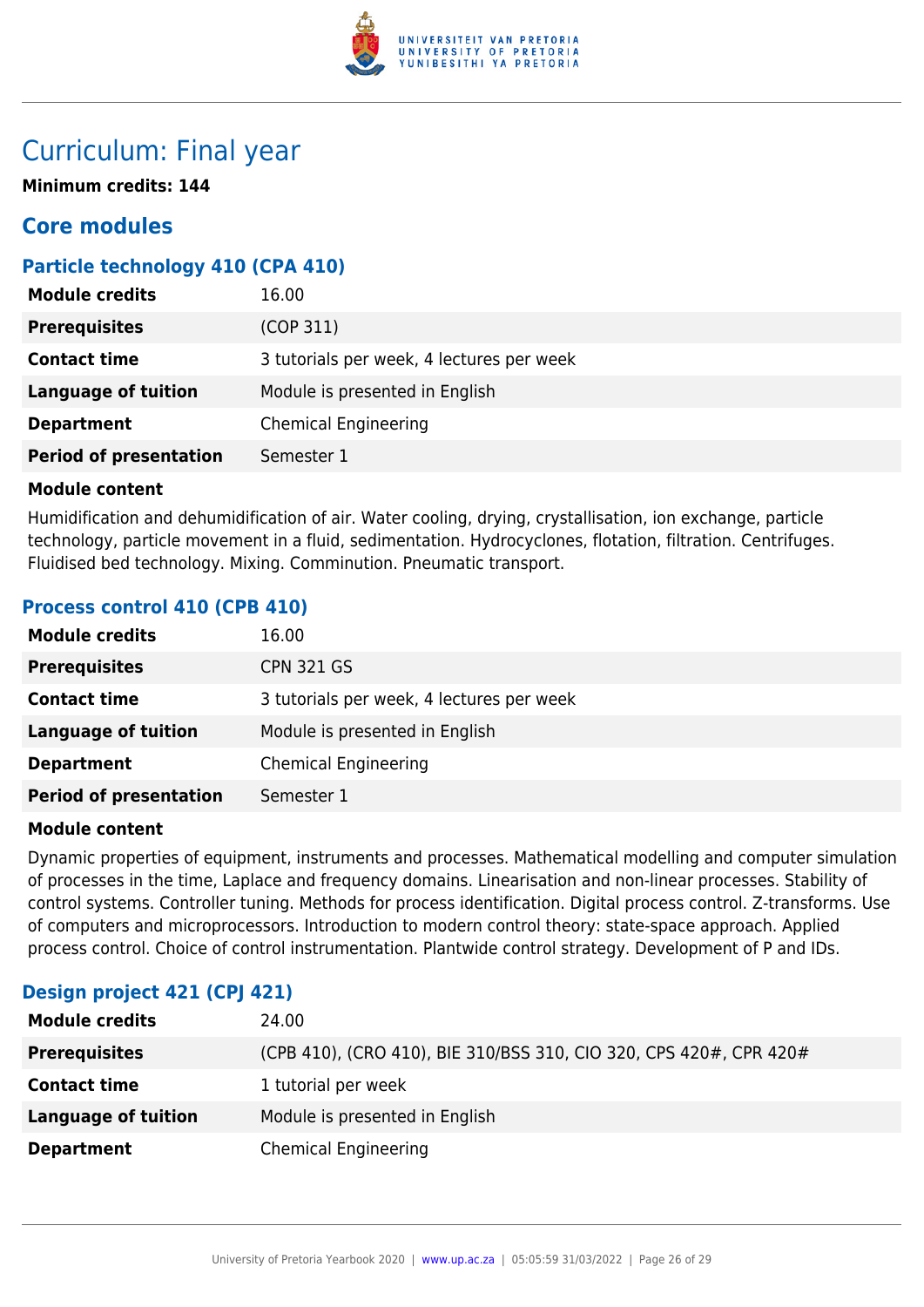

**Period of presentation** Semester 2

#### **Module content**

Application of chemical engineering principles for the complete design of a chemical plant.

## **Chemical engineering practice 420 (CPR 420)**

| <b>Module credits</b>         | 8.00                                     |
|-------------------------------|------------------------------------------|
| <b>Prerequisites</b>          | CLB 321, CPJ 421#                        |
| <b>Contact time</b>           | 1 tutorial per week, 2 lectures per week |
| <b>Language of tuition</b>    | Module is presented in English           |
| <b>Department</b>             | <b>Chemical Engineering</b>              |
| <b>Period of presentation</b> | Semester 2                               |

#### **Module content**

Design economics and process evaluation. Cost estimation and time-value of money. Control applications, choice of instrumentation and development of a plantwide control strategy. Development of PandID's. Safety: Site plan and layout, area classification, hazard and operability analysis (HAZOP). Occupational Safety and Health Act, Engineering Profession of South Africa Act. Requirements to maintain continued competence and to keep abreast of up-to date tools and techniques. ECSA code of conduct, Continuing Professional Development, ECSA outcomes, ECSA process and reasons for registration as PrEng. Displays understanding of the system of professional development. Accepts responsibility for own actions. Displays judgment in decision making during problem solving and design. Limits decision making to area of current competence. Reason about and make judgment on ethical aspects in case study context. Discerns boundaries of competence in problem solving and design. Case studies typical of engineering practice situations in which the graduate is likely to participate.

## **Process synthesis 410 (CPS 410)**

| <b>Module credits</b>         | 8.00                                     |
|-------------------------------|------------------------------------------|
| <b>Prerequisites</b>          | CLB 321, CIR 310 GS                      |
| <b>Contact time</b>           | 1 tutorial per week, 2 lectures per week |
| <b>Language of tuition</b>    | Module is presented in English           |
| <b>Department</b>             | <b>Chemical Engineering</b>              |
| <b>Period of presentation</b> | Semester 1                               |

#### **Module content**

Development of new processing plants; Evaluating process alternatives; Developing a process flowsheet using a process synthesis approach. Applying thermodynamic principles to obtain an optimal synthesis route. Applications using computer packages.

## **Process analysis 420 (CPS 420)**

| <b>Module credits</b> | 8.00           |
|-----------------------|----------------|
| <b>Prerequisites</b>  | <b>CPS 410</b> |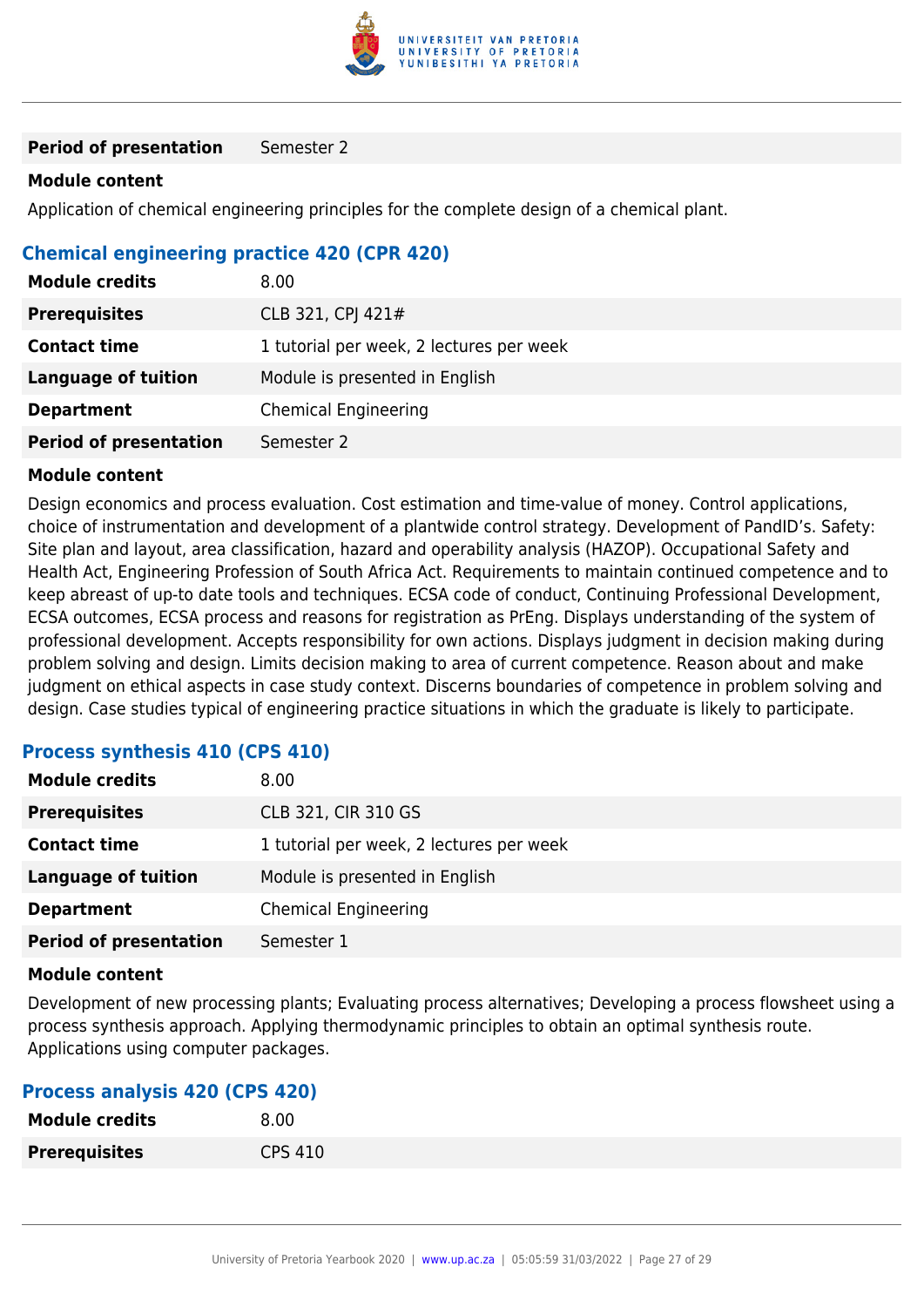

| <b>Contact time</b>           | 1 tutorial per week, 2 lectures per week |
|-------------------------------|------------------------------------------|
| Language of tuition           | Module is presented in English           |
| <b>Department</b>             | <b>Chemical Engineering</b>              |
| <b>Period of presentation</b> | Semester 2                               |

Pinch analysis and exergy analysis. Optimisation techniques. Flowsheet optimisation. Economic evaluation of processes. Applications using computer packages.

## **Practical training 411 (CPY 411)**

| <b>Module credits</b>         | 16.00                                      |
|-------------------------------|--------------------------------------------|
| <b>Prerequisites</b>          | (CMO 320), CPY 311                         |
| <b>Contact time</b>           | 1 other contact session per week           |
| Language of tuition           | Separate classes for Afrikaans and English |
| <b>Department</b>             | <b>Chemical Engineering</b>                |
| <b>Period of presentation</b> | Semester 1                                 |

#### **Module content**

\*Attendance module only

At the end of the third year of study, students in chemical engineering undergo at least six weeks of prescribed practical training in the industry. The student must also attend all excursions organised during the year by the department. A satisfactory report on the practical training must be submitted to the department within one week of registration. In exceptional circumstances the prescribed minimum period can be reduced, as approved by the chairman of the School of Engineering.

## **Reactor design 410 (CRO 410)**

| <b>Module credits</b>         | 16.00                                     |
|-------------------------------|-------------------------------------------|
| <b>Prerequisites</b>          | <b>CKN 321 GS</b>                         |
| <b>Contact time</b>           | 3 tutorials per week, 4 lectures per week |
| <b>Language of tuition</b>    | Module is presented in English            |
| <b>Department</b>             | <b>Chemical Engineering</b>               |
| <b>Period of presentation</b> | Semester 1                                |

#### **Module content**

Heterogeneous catalysis: diffusion in reaction for catalyst pores and different catalyst geometries. Inter and intraparticle heat and mass transfer processes. Reactor design: energy and continuity equation for different types of reactor: stirred tank, pipe, radial flow, slurry and fluidised. Modelling of non-ideal flow in reactors.

## **Research project 411 (CSC 411)**

**Module credits** 16.00